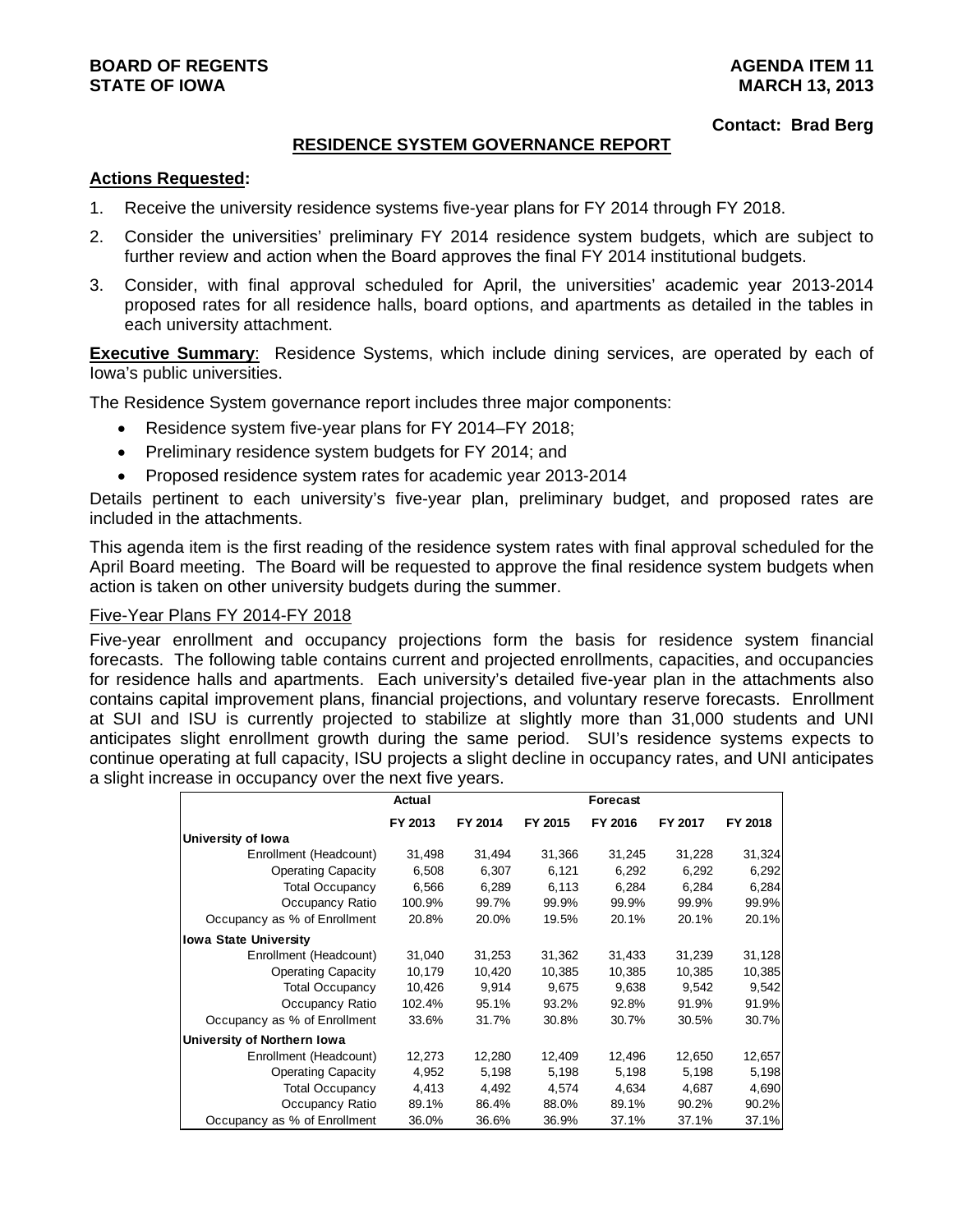### **BOARD OF REGENTS** AGENER AGENER AGENER AGENER AGENER AGENER AGENER AGENER AGENER AGENER AGENER AGENER AGENER AGENER AGENER AGENER AGENER AGENER AGENER AGENER AGENER AGENER AGENER AGENER AGENER AGENER AGENER AGENER AGENER **STATE OF IOWA** PAGE 2

The following illustrates changes in residence system capacity and occupancy since FY 2008. SUI's residence system has operated at full capacity during this time period. Consistent with enrollment, ISU's occupancy has steadily increased since FY 2008 and exceeds capacity in FY 2013. Even though UNI's occupancy as a percent of enrollment continues a positive trend, total occupancy and enrollment have declined from their six-year high in FY 2011.



### Preliminary FY 2014 Residence System Budget Summary

The FY 2014 budgets were developed considering the expected number of occupants, purchased meal plans, estimated operating cost increases, projected infrastructure improvements, and the debt service requirements of the systems. The following table compares revenues and expenditures from the preliminary FY 2014 budget to FY 2013 estimates and to the FY 2013 Board-approved budget. The projected FY 2014 net revenues after debt service and transfers at each university are less than FY 2013 estimates largely due to additional debt service resulting from recent bonding for new capital projects.

|                                    | <b>Current Year</b> |       | <b>Current Year</b> |    | Next Year     |                   |    |             |
|------------------------------------|---------------------|-------|---------------------|----|---------------|-------------------|----|-------------|
|                                    | Approved            |       | Revised             |    | Preliminary   | FY 14 to          |    | FY 14 to    |
|                                    | <b>Budget</b>       |       | Estimates           |    | <b>Budget</b> | FY13 Est.         |    | FY 13 Bud.  |
|                                    | FY 2013             |       | FY 2013             |    | FY 2014       | \$ Change         |    | \$ Change   |
| <b>SUI</b>                         |                     |       |                     |    |               |                   |    |             |
| Gross Revenue                      | \$<br>64,587,971    | \$    | 66,118,458          | \$ | 68,261,539    | \$2,143,081       | \$ | 3,673,568   |
| <b>Expenditures for Operations</b> | \$<br>49,957,404    | \$    | 51,203,408          | \$ | 52,451,881    | \$1,248,473       | \$ | 2,494,477   |
| Debt Service & Mand Transfers      | \$<br>7,054,382     | \$    | 6,039,960           | \$ | 7,263,750     | \$1,223,790       | \$ | 209,368     |
| Net Revenue                        | \$<br>7,576,185     | \$.   | 8,875,090           | \$ | 8,545,908     | (329, 182)<br>\$. | S. | 969,723     |
| Net Revas % of Gross Rev           | 11.7%               |       | 13.4%               |    | 12.5%         |                   |    |             |
| <b>ISU</b>                         |                     |       |                     |    |               |                   |    |             |
| <b>Gross Revenue</b>               | \$<br>84, 341, 329  | \$    | 86,503,405          | \$ | 88,690,622    | \$2,187,217       | \$ | 4,349,293   |
| <b>Expenditures for Operations</b> | \$<br>61,553,559    | \$    | 62,541,606          | \$ | 64,973,894    | \$2,432,288       | \$ | 3,420,335   |
| Debt Service & Mand Transfers      | \$<br>11,002,919    | \$    | 11,637,521          | \$ | 13,168,081    | \$1,530,560       | \$ | 2,165,162   |
| Net Revenue                        | \$<br>11,784,851    | \$    | 12,324,278          | \$ | 10,548,647    | \$(1,775,631)     | \$ | (1,236,204) |
| Net Revas % of Gross Rev           | 14.0%               |       | 14.2%               |    | 11.9%         |                   |    |             |
| <b>UNI</b>                         |                     |       |                     |    |               |                   |    |             |
| <b>Gross Revenue</b>               | \$<br>36,519,545    | \$    | 36,395,968          | \$ | 38,257,244    | \$1,861,276       | \$ | 1,737,699   |
| <b>Expenditures for Operations</b> | \$<br>27,004,497    | \$    | 26,019,926          | \$ | 27,460,026    | \$1,440,100       | \$ | 455,529     |
| Debt Service & Mand Transfers      | \$<br>5,289,380     | \$    | 5,289,380           | \$ | 7,099,415     | \$1,810,035       | \$ | 1,810,035   |
| Net Revenue                        | \$<br>4,225,668     | \$    | 5,086,662<br>\$     |    | 3,697,803     | \$(1,388,859)     | \$ | (527, 865)  |
| Net Rev as % of Gross Rev          | 11.6%               | 14.0% |                     |    |               | 9.7%              |    |             |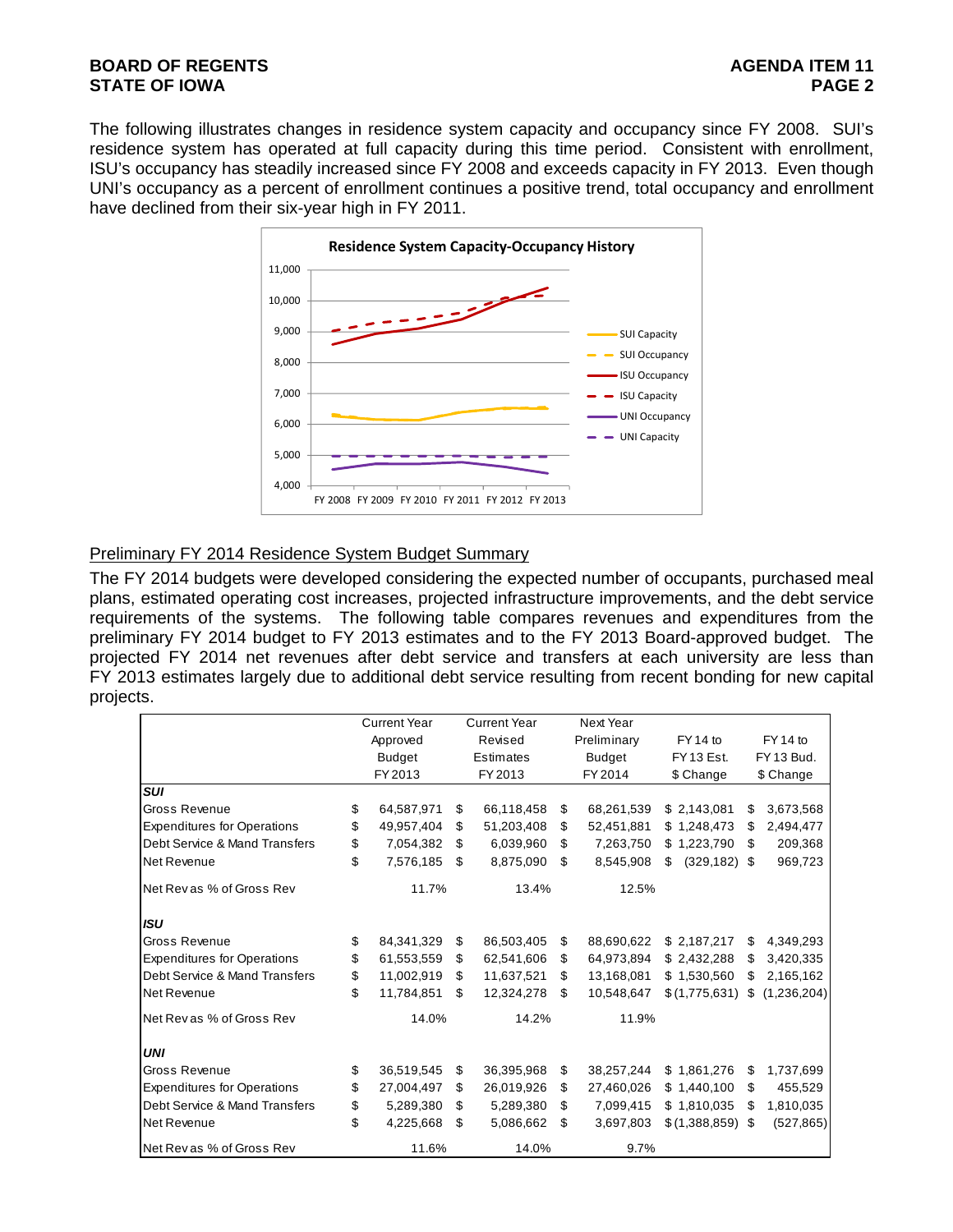### **BOARD OF REGENTS** AGENER AGENER AGENER AGENER AGENER AGENER AGENER AGENER AGENER AGENER AGENER AGENER AGENER AGENER AGENER AGENER AGENER AGENER AGENER AGENER AGENER AGENER AGENER AGENER AGENER AGENER AGENER AGENER AGENER **STATE OF IOWA** PAGE 3

### Proposed Rates for Academic Year 2013-2014

The residence systems are self supporting operations that do not receive state-appropriated funds for operations or capital improvements. Each residence system operates in a unique competitive environment with individual capital and operational needs which contribute to rate variations for each system. The bond covenants for each system legally restrict the use of funds for purposes solely within each respective residence system.

The universities provide many different room and board options to students. Beginning in FY 2012, ISU converted from weekly meal plans to semester block plans. Based on student feedback and participation rates, ISU has found the block plans to be very successful. Current meal plans offered to students at SUI and UNI limit the number of meals each week and unused meals are not carried over to subsequent weeks. The SUI and UNI Residence Systems received input from students and beginning in FY 2014, they will now offer various more flexible semester block plans that provide a prescribed number of meals each semester.

A year-to-year comparison is difficult due to the transition from weekly plans to semester block plans and the numerous room and board options available to students. The universities report the proposed increases for the benchmark double room with primary meal plans are 3.66% for SUI, 2.9% for UNI, and ISU's rates remain identical to the current year (0% increase). Detailed FY 2014 rate proposals for each university are contained in the attachments.

### Improvement Fund Transfers

Voluntary reserves are comprised of the revenue, operations and maintenance, improvement, and system funds. The voluntary reserves of the residence systems are essential to provide working capital and security to bondholders should there be unanticipated events which would adversely affect occupancy levels or net revenues. Voluntary reserves are used to pay for capital expenditures and to provide cash flow for fixed expenses during the summer months.

Bond covenants require the Board to approve the transfer of funds to the improvement fund from the system funds. The Regent universities currently anticipate requesting transfers of the following amounts at the April 2013 meeting:

- University of Iowa \$10,527,635
- Iowa State University \$ 9,540,000
- University of Northern Iowa \$ 3,012,000

### Fire/Life Safety

The Residence Systems at Iowa's public universities are committed to providing safe and compliant facilities for students, staff, and guests. The universities have worked in conjunction with local fire safety officials, the State Fire Marshal's Office, university public safety offices, and internal health and safety units to train students and staff, establish policies, perform fire drills, and update, implement and maintain fire safety best practices. Specific fire safety information for each university is contained in the attachments.

### Living Learning Communities

Living Learning Communities (LLC) connect students with common goals or interests. Each of the three Regent universities offers numerous LLC options, many of which have a residential component, to students to enhance the college experience and provide a network of peers within the university. Some LLCs have a connection to a specific major, while others focus on topics of interest. Research shows students participating in LLCs are more likely to stay in college, earn a higher GPA, and experience a greater degree of satisfaction with their overall college experience. Specific information regarding LLC activities on each university campus is contained in the attachments.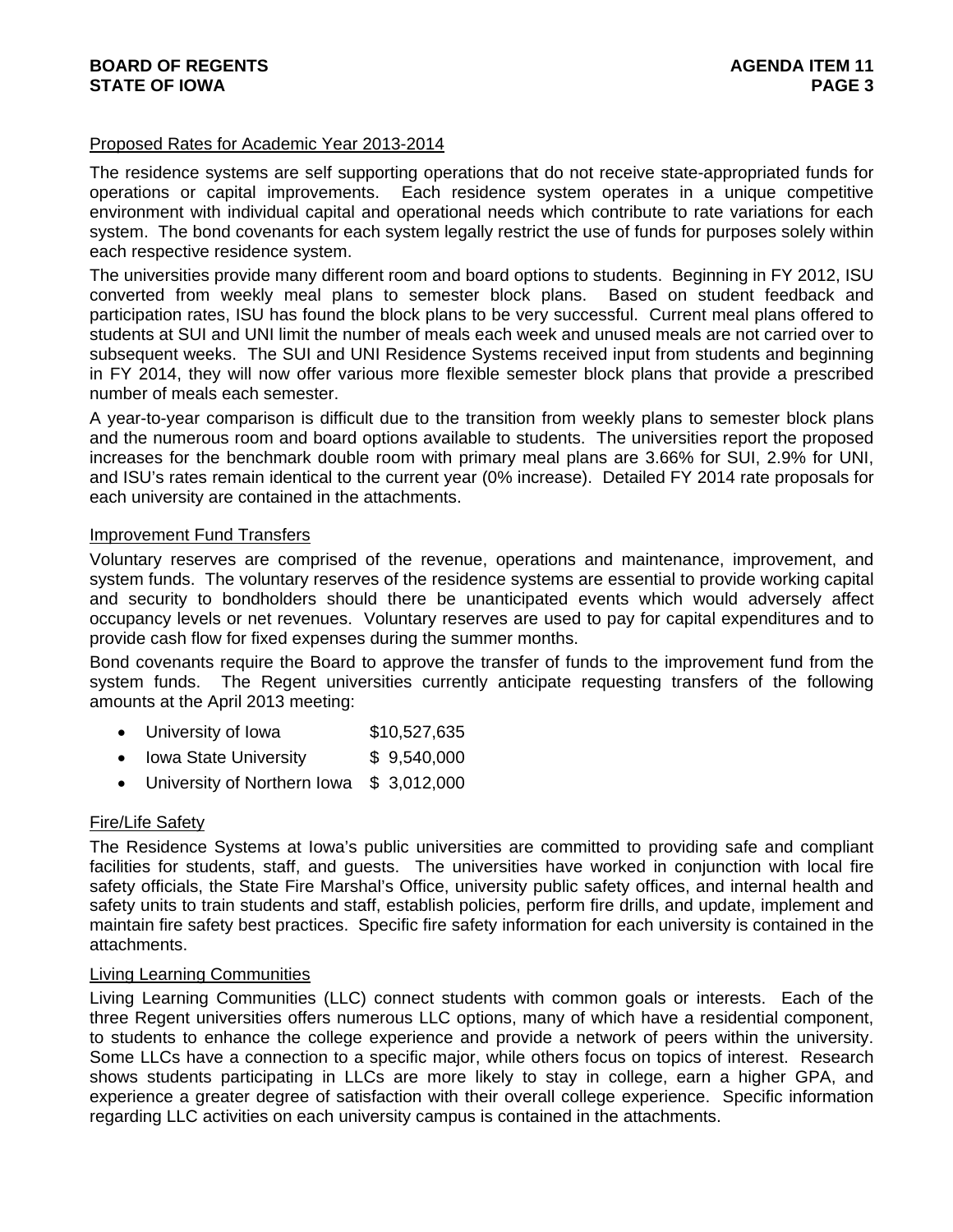### **UNIVERSITY OF IOWA UNIVERSITY HOUSING & DINING**

In March 2012, the Board approved the budget and financing plan for the construction of the West Campus Residence Hall to provide housing for approximately 500 students beginning in Fall 2015. Phase I (utilities and foundation) of the new residence hall is nearing completion and Phase 2 construction will begin this spring. Completion of the project is expected in May 2015. In August 2012, the Board approved the sale of \$29 million of Dormitory Revenue Bonds to partially fund the project. A second bond issue is anticipated in 2014.

Quadrangle Hall is located along the west end of the west campus residential neighborhood and is a potential site for a new academic building. In the residence system long term facilities plan, Quadrangle would be decommissioned and razed once the new residence hall is operational. To replace the beds to be lost in Quadrangle and to limit the number of off-campus facilities currently leased, University Housing and Dining (UH&D) is investigating construction of another residence hall. The potential new residence hall is not reflected in the Five-Year Plan since discussions continue to be preliminary.

Five–Year Plan – page 7

- New first-time freshman from high school remain the primary occupants of the residence halls. Based on admissions indicators and housing application numbers received to date, a class size of 4,400-4,600 new first-time freshmen is currently projected for Fall 2013. This class size is consistent with the past two years. Enrollment projections for Fall 2013 through Fall 2017 indicate that total enrollment for the next five years will remain relatively level and average approximately 31,330 students. Based on these enrollment projections, the residence halls are expected to be fully occupied through FY 2018 and the apartments are projected to remain 95% occupied during this time.
- UH&D continues to provide off-campus space for returning students in non-traditional housing to ensure that the main campus traditional rooms are available for first year students. UH&D currently leases 171 beds at Hawks Ridge to house transfer and older first year students, and Centerstone Apartments, which provides 117 beds for returning honors students. This arrangement is expected to continue through July of 2015, when the new residence hall is scheduled to open. For Fall 2013, UH&D has leased two additional apartment properties (approved by the Board in December 2012) to house 107 students one-half block from campus.
- The University provided reports to the Board in April 2011 and October 2012 on options under consideration to replace the Hawkeye Court and Hawkeye Drive apartments. The preferred option was to enter into a partnership whereby the University would lease land to a private entity that would plan, construct, and manage the apartments with limited financial risk to the University. As a result of an RFP process and as described in Agenda Item 7, the University has negotiated a ground lease (subject to Board approval) and operating agreement with Balfour Beatty Campus Solutions to construct and operate apartment units to replace Hawkeye Court. The first phase of the project includes razing 247 Hawkeye Court apartments and constructing 270 units (440 beds). In order to provide housing for as many tenants as possible, the remaining 180 Hawkeye Court apartments will remain during the construction. Subsequent phases are also possible to expand the number of new Hawkeye Court apartments and to replace the nearby Hawkeye Drive apartments.
- Voluntary reserve balances, expected to be \$13.5 million on June 30, 2013, are projected to temporarily dip below \$12 million until completion of the new residence hall before returning to \$13.3 million in 2018. Reserve spending will average \$9.2 million per year over the next five years (excludes new construction) to minimize deferred maintenance and fund projects in the master plan. Improvement projects to be funded from reserves include fire suppression improvements for remaining "low-rise" buildings (Hillcrest and Currier), a series of restroom renovations, and improvements to lounge space and student living areas. Fire suppression projects to bring all high rise residence hall facilities to a level exceeding code requirements were completed in 2008.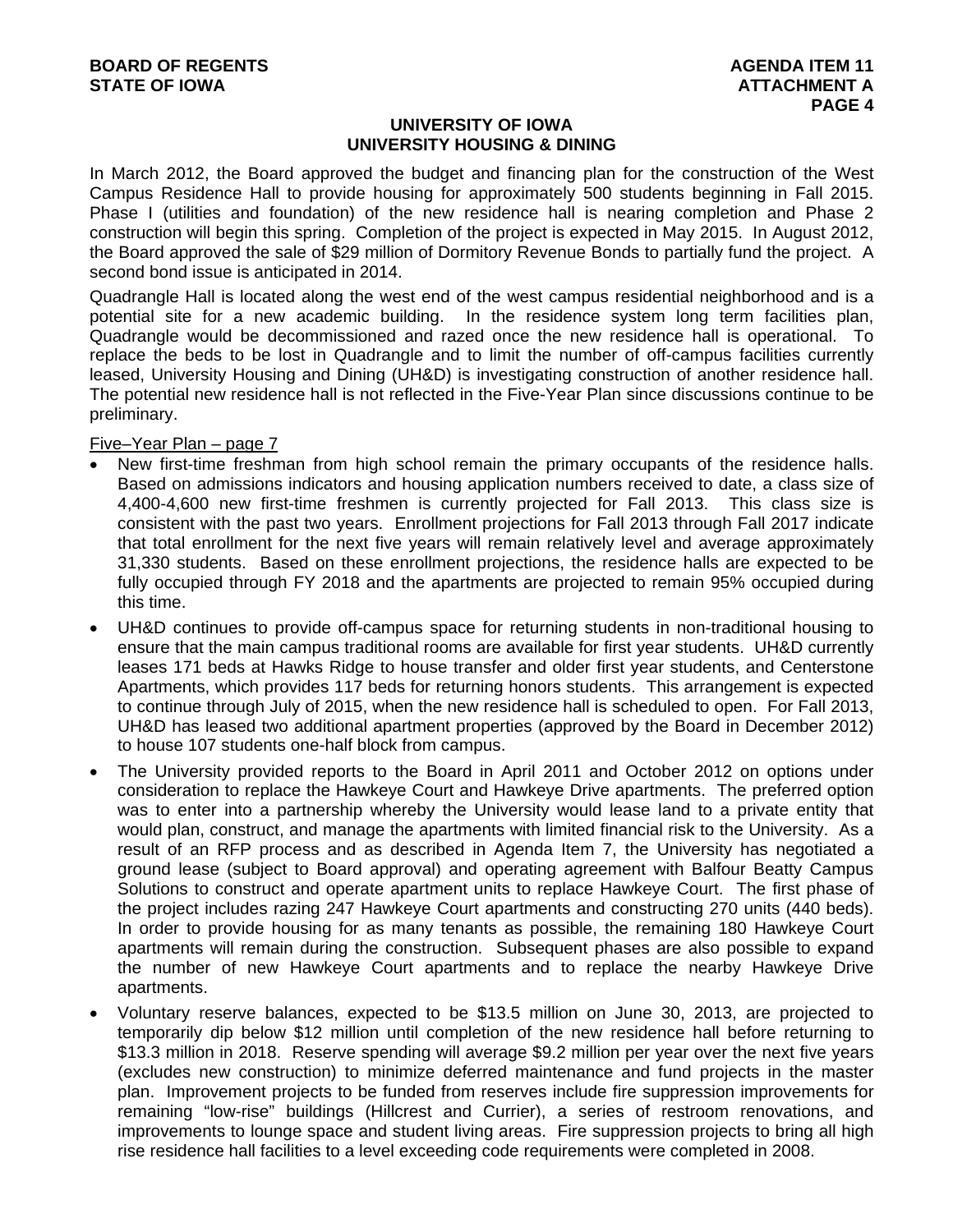The flood of 2008 greatly impacted Mayflower Residence Hall and severely damaged 76 Hawkeye Court apartments. While the majority of Mayflower was re-opened, the UH&D continues to work with Iowa Homeland Security, University Risk Management, and Facilities Management to protect Mayflower from future flooding. A project to provide a flood wall on the west side of Mayflower and additional drainage on the east side will begin in July 2013. The scope of the project necessitates 42 beds be unoccupied on Mayflower's first floor for two years. The eight Hawkeye Court apartment buildings damaged in the flood will be razed (utilizing FEMA funds) this summer.

### FY 2014 Preliminary Budget – page 8

- Total planned operating capacity of the residence halls for Fall 2013 is 5,959 beds, an increase of 46 over the current year. UH&D projects demand in the residence halls to again be at full capacity this fall. If necessary, some students may be accommodated in temporary space until permanent beds become available. Apartment housing capacity will decline by 247 units in FY 2014 due to the razing of a portion of Hawkeye Court apartments for the construction of the new apartments. The remaining apartments are projected to be 95% occupied.
- UH&D has discussed meal plan options with the residence hall student leadership for the past two years. The current meal plans, which limit the number of meals each week with unused meals not carrying over to subsequent weeks, will not be offered next year. Two new semester block meal plans will be offered beginning in FY 2014. The Black Plan consists of 220 meals per semester and the Gold Plan offers unlimited meals. Along with these changes, UH&D will also begin offering a Sunday evening meal (not currently available).
- All proposed FY 2014 room and board rates are provided beginning on page 9. The proposed rates are based on estimated operating costs, the proposed infrastructure improvements, and the debt service requirements of the system. The average rate increase for all housing types will increase by an average of 4.69%. As previously presented to the Board in earlier reports, approximately 2.5% of the housing rate adjustment is attributed to financing the new residence hall. An additional factor affecting the rates is the loss of income from the closure of 247 Hawkeye Court apartments exceeds expense reduction projections for the apartments. The proposed price increase for the benchmark double room with the primary meal plan (Black) is \$305 (3.66%) when compared to the current year. Rates at Hawkeye Drive apartments are proposed to increase \$25/month to offset utility cost increases. Hawkeye Court rates are proposed to increase \$60/month to cover costs associated with re-routing utilities while the new apartments are constructed (to keep them operational for another year). This is the first rate increase for these apartments since the summer of 2009.
- The FY 2014 preliminary budget was compiled using the proposed rates, expected occupancy, and cost projections. The preliminary FY 2014 budget projects net revenues from operations of \$15.8 million, \$0.9 million greater than FY 2013 estimates. Debt service is projected to increase \$1.2 million from the debt service related to the new residence hall. Bond covenants establish a minimum debt service coverage ratio of 135%, i.e. net revenues must be at least 1.35 times the annual debt service. Including the additional debt service, the FY 2014 debt service coverage ratio is expected to be 237%.
- The only fee for residential students is a one-time \$75 administrative fee charged the first time a student applies for housing; it remains unchanged from the current year.
- The current outstanding bond principal is \$66.9 million and includes the \$29M Dormitory Revenue Bond issue sold in December 2012. The annual debt service included in the FY 2014 preliminary budget is \$6.7 million. Refunding bonds sold in June 2012 resulted in a net present value savings of approximately \$1.4 million and an annual cash flow savings of approximately \$145,000.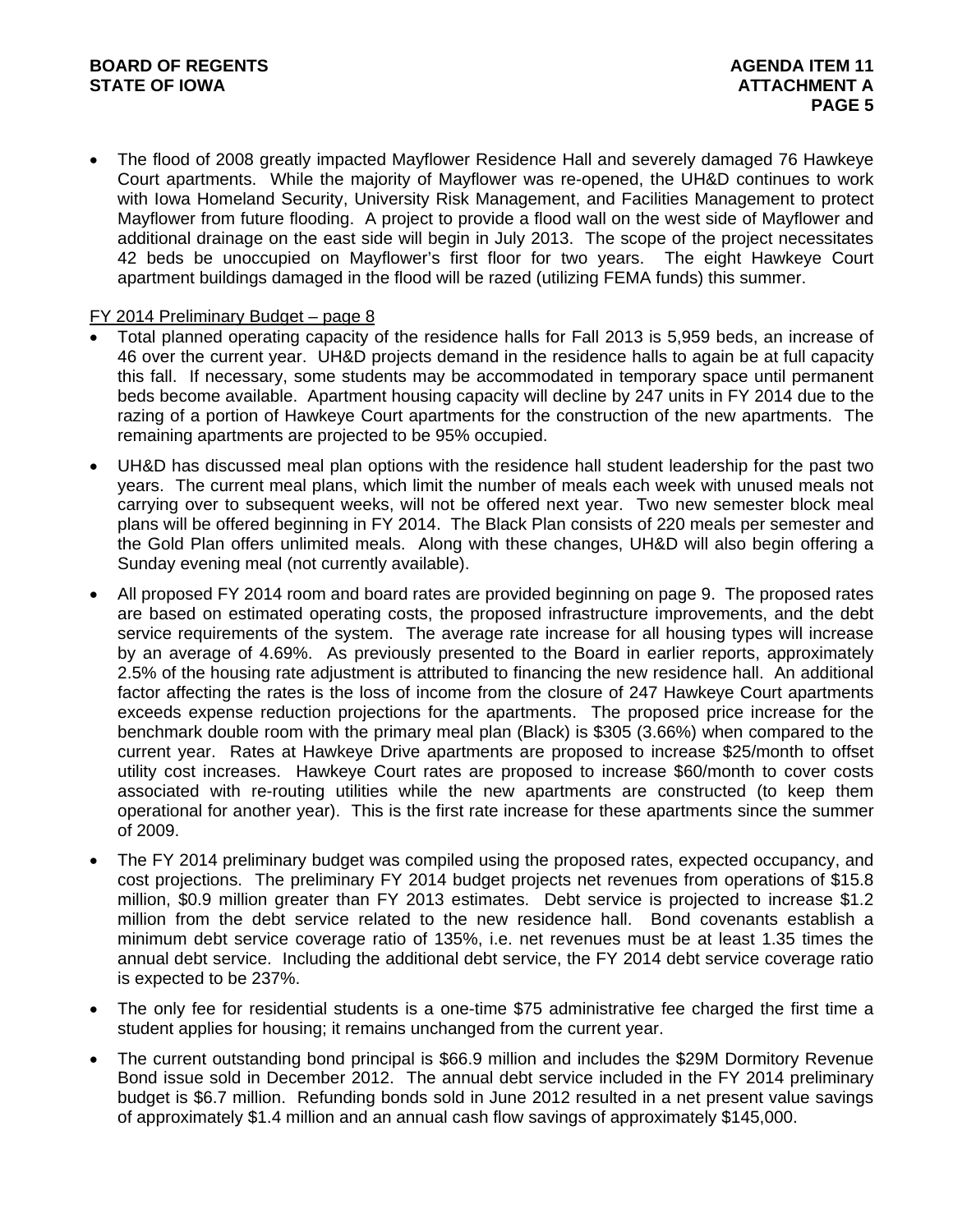### Living Learning Communities

In its 2010 strategic plan, SUI set a goal to expand residence hall-based LLCs so every first-year student could participate. In the fall of 2013, all incoming students living on campus will join an LLC of their choice. Growing LLCs is part of SUI's renewed emphasis in student-success programs. Many of the communities will have a common course students will take and most have faculty members who will meet with the community for programs, review sessions, or interact on topics of common interest. Previous LLC activities have included a dinner with the Chief Justice of the Iowa Supreme Court, participating in undergraduate research, performing community service projects, learning a foreign language or about other cultures, attending workshops, and many other activities.

Students applying for housing for Fall 2013 will choose their top five learning communities from approximately 30 different options. Examples include Women in Science and Engineering, First Year Hawks, Green Adventures, Health Sciences, Honors House, BizHawks, and Iowa Writers.

More information on living learning communities at the University of Iowa is available at http://fye.uiowa.edu/admitted-now-what/living-learning-communities/.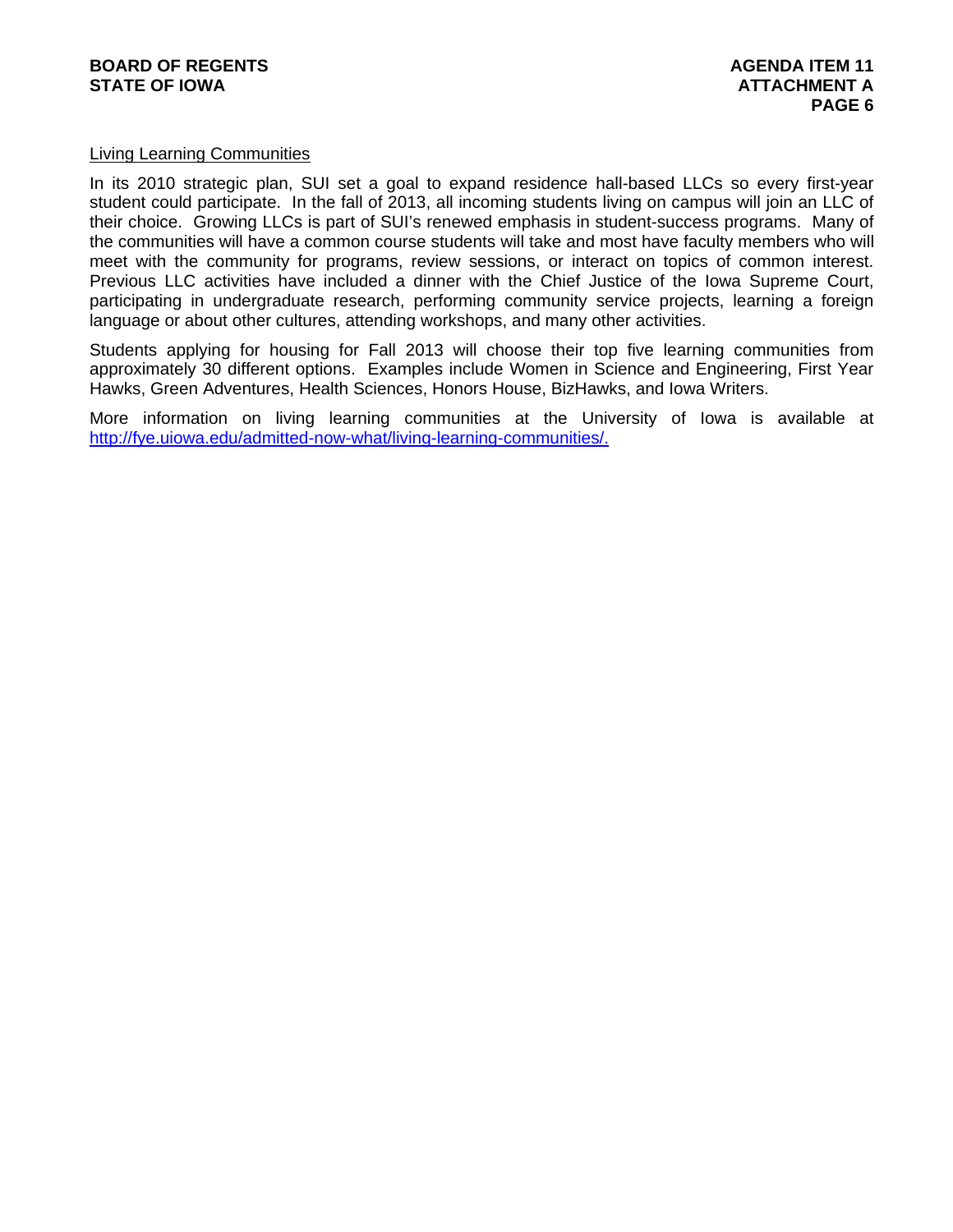# **BOARD OF REGENTS**<br> **BOARD OF REGENTS**<br> **BOARD OF IOWA**<br> **ATTACHMENT A**

### **University of Iowa's Five Year Plan Summary University Housing**

(Dollars in Thousands)

|                                             | Actual       |    | Estimated |              | <b>Constant Dollars</b><br>Proposed |        |    |        |    |        |    |        |  |
|---------------------------------------------|--------------|----|-----------|--------------|-------------------------------------|--------|----|--------|----|--------|----|--------|--|
|                                             | FY 12        |    | FY 13     | FY 14        |                                     | FY 15  |    | FY 16  |    | FY 17  |    | FY 18  |  |
| 1 - ENROLLMENT & OCCUPANCY                  |              |    |           |              |                                     |        |    |        |    |        |    |        |  |
| (a) Fall Enrollment Head Count              | 30,893       |    | 31,498    | 31,494       |                                     | 31,366 |    | 31,245 |    | 31,228 |    | 31,324 |  |
| Residence Hall Housing*                     |              |    |           |              |                                     |        |    |        |    |        |    |        |  |
| (b) Current Operating Capacity (# of beds)  | 5,934        |    | 5,913     | 5,959        |                                     | 5,953  |    | 6,124  |    | 6,124  |    | 6,124  |  |
| (c) Occupancy (permanent beds)              | 5,923        |    | 6,001     | 5,959        |                                     | 5,953  |    | 6,124  |    | 6,124  |    | 6,124  |  |
| (d) Occupancy Ratio                         | 99.8%        |    | 101.5%    | 100.0%       |                                     | 100.0% |    | 100.0% |    | 100.0% |    | 100.0% |  |
| <b>Apartment Housing</b>                    |              |    |           |              |                                     |        |    |        |    |        |    |        |  |
| (e) Current Operating Capacity (Units)      | 597          |    | 595       | 348          |                                     | 168    |    | 168    |    | 168    |    | 168    |  |
| (f) Units Occupied                          | 578          |    | 565       | 330          |                                     | 160    |    | 160    |    | 160    |    | 160    |  |
| (g) Occupancy Ratio                         | 96.8%        |    | 95.0%     | 94.8%        |                                     | 95.2%  |    | 95.2%  |    | 95.2%  |    | 95.2%  |  |
| 2 - CAPITAL IMPROVEMENTS & REPAIRS          |              |    |           |              |                                     |        |    |        |    |        |    |        |  |
| (a) Improvements from Bond Proceeds         | \$           | \$ | 13,500    | \$<br>14,000 | \$                                  | 14,000 | \$ | 13,500 | \$ |        | \$ |        |  |
| (b) Improvements from Voluntary Reserves    | 11,922       |    | 8,684     | 8,477        |                                     | 9,152  |    | 9,312  |    | 9,536  |    | 9,728  |  |
| (c) Repairs from Current Revenues           | 5,537        |    | 5,813     | 5,649        |                                     | 5,660  |    | 5,991  |    | 6,141  |    | 6,294  |  |
| (d) Gross Square Feet Maintained (000's)    | 2,221        |    | 2,221     | 2,068        |                                     | 1,956  |    | 1,935  |    | 1,935  |    | 1,935  |  |
| 3 - OPERATING REVENUES & EXPENDITURES       |              |    |           |              |                                     |        |    |        |    |        |    |        |  |
| (a) Total Revenues                          | \$<br>64,391 | \$ | 66,118    | \$<br>68,262 | \$                                  | 69,934 | \$ | 74,703 | \$ | 76,102 | \$ | 77,534 |  |
| (b) Less Expenditures (Excluding Univ O.H.) | 48,296       |    | 51,203    | 52,452       |                                     | 53,417 |    | 55,439 |    | 56,825 |    | 58,245 |  |
| (c) Net Operating Revenues                  | 16,095       |    | 14,915    | 15,810       |                                     | 16,517 |    | 19,264 |    | 19,277 |    | 19,289 |  |
| (d) Less Mandatory Transfers                | 600          |    | 600       | 600          |                                     | 600    |    | 600    |    | 600    |    | 600    |  |
| (e) Less Debt Service                       | 4,704        |    | 5,440     | 6,664        |                                     | 8,649  |    | 8,630  |    | 8,484  |    | 8,451  |  |
| (f) Net to Voluntary Reserves               | \$<br>10,791 | \$ | 8,875     | \$<br>8,546  | \$                                  | 7,268  | \$ | 10,034 | \$ | 10,193 | \$ | 10,238 |  |
| 4 - VOLUNTARY (UNRESTRICTED) RESERVES       |              |    |           |              |                                     |        |    |        |    |        |    |        |  |
| (a) Beginning Balance                       | \$<br>14,442 | \$ | 13,335    | \$<br>13,526 | \$                                  | 13,563 | \$ | 11,637 | \$ | 12,296 | \$ | 12,877 |  |
| (b) Add Mandatory Transfers from (3d)       | 600          |    | 600       | 600          |                                     | 600    |    | 600    |    | 600    |    | 600    |  |
| (c) Add Net to Voluntary Reserves from (3f) | 10,791       |    | 8,875     | 8,546        |                                     | 7,268  |    | 10,034 |    | 10,193 |    | 10,238 |  |
| (d) Less Improvements (2b) & Other Costs    | 12,498       |    | 9,284     | 9,109        |                                     | 9,794  |    | 9,975  |    | 10,212 |    | 10,418 |  |
| (e) Year-End Balance                        | \$<br>13,335 | \$ | 13,526    | \$<br>13,563 | \$                                  | 11,637 | \$ | 12,296 | \$ | 12,877 | \$ | 13,297 |  |
|                                             |              |    |           |              |                                     |        |    |        |    |        |    |        |  |

\*includes leased space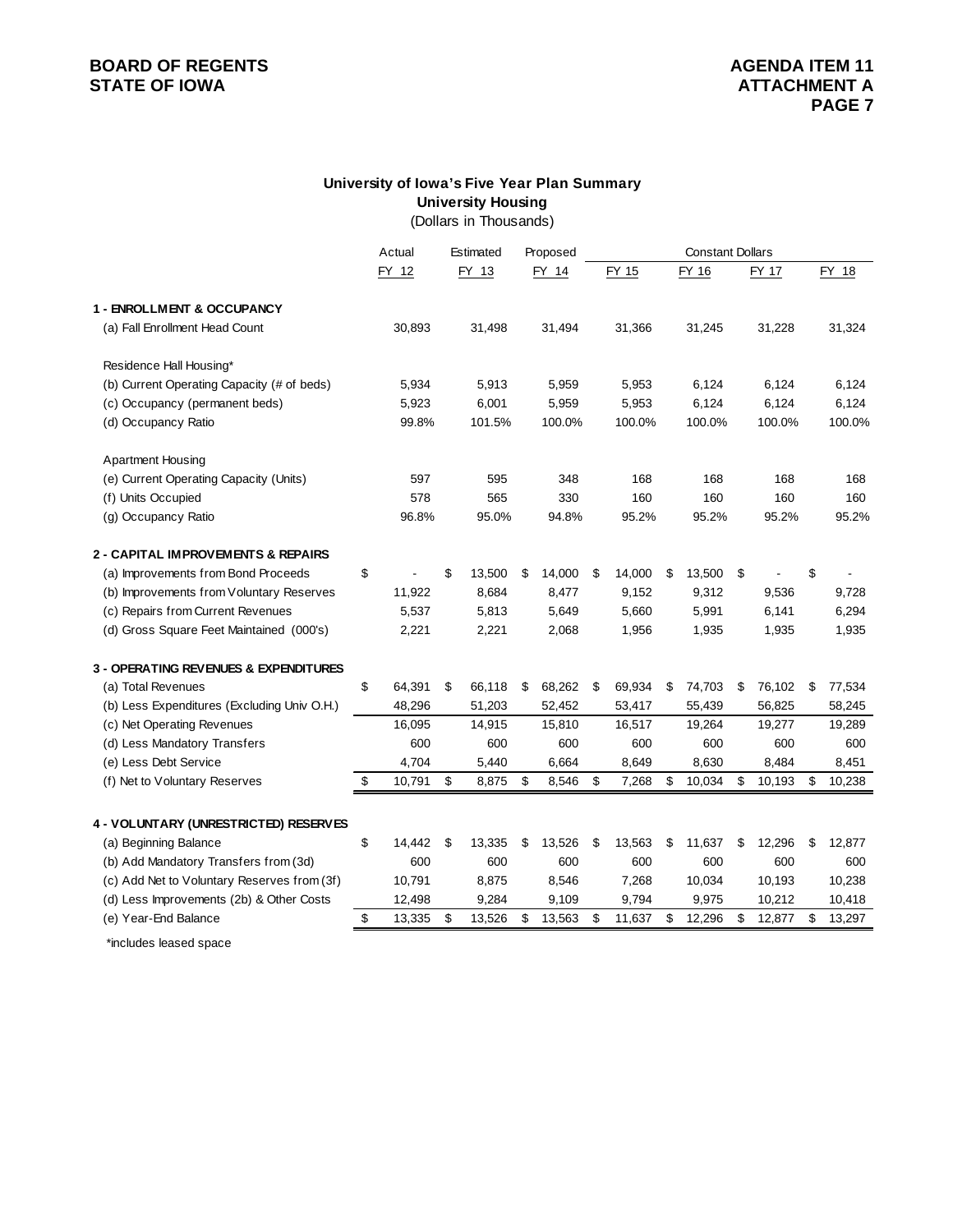# **BOARD OF REGENTS**<br> **BOARD OF REGENTS**<br> **BOARD OF IOWA**<br> **ATTACHMENT A**

### **University of Iowa University Housing Preliminary Budget 2013-14**

|                                              | <b>Actual</b><br>2011-12 |            |    | Approved<br><b>Budget</b> | <b>Revised</b><br><b>Estimate</b> | Proposed<br><b>Budget</b> |  |
|----------------------------------------------|--------------------------|------------|----|---------------------------|-----------------------------------|---------------------------|--|
| <b>OPERATIONS</b>                            |                          |            |    | 2012-13                   | 2012-13                           | 2013-14                   |  |
| Revenues                                     | \$                       | 64,390,761 | \$ | 64,587,971                | \$<br>66,118,458                  | \$<br>68,261,539          |  |
| <b>Expenditures for Operations</b>           |                          | 48,295,519 |    | 49,957,404                | 51,203,408                        | 52,451,881                |  |
| Net Revenues                                 |                          | 16,095,242 |    | 14,630,567                | 14,915,050                        | 15,809,658                |  |
| % of Revenues                                |                          | 25.0%      |    | 22.7%                     | 22.6%                             | 23.2%                     |  |
| Debt Service (due July 1)                    |                          | 4,703,627  |    | 6,454,382                 | 5,439,960                         | 6,663,750                 |  |
| <b>Mandatory Transfers</b>                   |                          | 600,000    |    | 600,000                   | 600,000                           | 600,000                   |  |
| Net After Debt Service & Mandatory Transfers | \$                       | 10,791,615 | \$ | 7,576,185                 | \$<br>8,875,090                   | \$<br>8,545,908           |  |
| % of Revenues                                |                          | 16.8%      |    | 11.7%                     | 13.4%                             | 12.5%                     |  |
| Debt Service Coverage Ratio                  |                          | 342%       |    | 227%                      | 274%                              | 237%                      |  |
| University Overhead Payment                  | \$                       | 575,676    | \$ | 599,760                   | \$<br>599,760                     | \$<br>633,338             |  |
| <b>FUND BALANCES (June 30)</b>               |                          |            |    |                           |                                   |                           |  |
| Operation & Maintenance Fund                 | \$                       | 1,000,000  | \$ | 1,000,000                 | \$<br>1,000,000                   | \$<br>1,000,000           |  |
| Improvement Fund                             |                          | 6,033,259  |    | 8,455,000                 | 8,477,351                         | 9,152,438                 |  |
| System Fund                                  |                          | 6,302,771  |    | 4,039,803                 | 4,050,466                         | 3,410,598                 |  |
| Subtotal--Voluntary Reserves                 |                          | 13,336,030 |    | 13,494,803                | 13,527,817                        | 13,563,036                |  |
| <b>Bond Reserve Fund</b>                     |                          | 4,157,879  |    | 6,376,306                 | 6,150,195                         | 6,150,195                 |  |
| <b>Bond Construction Fund</b>                |                          |            |    | 14,000,000                | 14,000,000                        | 2,000,000                 |  |
| Subtotal--Mandatory Reserves                 |                          | 4,157,879  |    | 20,376,306                | 20,150,195                        | 8,150,195                 |  |
| <b>Total Fund Balances (June 30)</b>         | \$                       | 17,493,909 | \$ | 33,871,109                | \$<br>33,678,012                  | \$<br>21,713,231          |  |
| <b>REVENUES AND EXPENDITURES DETAIL</b>      |                          |            |    |                           |                                   |                           |  |
| <b>Revenues</b>                              |                          |            |    |                           |                                   |                           |  |
| Contracts                                    | \$                       | 51,620,011 | \$ | 53,058,324                | \$<br>53,936,761                  | \$<br>55,894,304          |  |
| <b>Interest</b>                              |                          | 643,832    |    | 576,758                   | 617,828                           | 623,700                   |  |
| Other Income                                 |                          | 12,126,918 |    | 10,952,889                | 11,563,869                        | 11,743,535                |  |
| <b>Total Revenues</b>                        | \$                       | 64,390,761 | \$ | 64,587,971                | \$<br>66,118,458                  | \$<br>68,261,539          |  |
| <b>Expenditures for Operations</b>           |                          |            |    |                           |                                   |                           |  |
| Salaries, Wages & Benefits                   | \$                       | 21,482,940 | \$ | 22,318,076                | \$<br>23,571,180                  | \$<br>23,811,081          |  |
| Cost of Food or Goods Sold                   |                          | 8,385,758  |    | 8,201,738                 | 8,763,116                         | 9,026,009                 |  |
| Other Operating Expense                      |                          | 9,574,307  |    | 10,330,159                | 9,830,631                         | 10,617,786                |  |
| <b>Utilities</b>                             |                          | 5,625,731  |    | 5,665,805                 | 5,701,481                         | 5,805,505                 |  |
| Repairs & Maintenance                        |                          | 3,226,783  |    | 3,441,626                 | 3,337,000                         | 3,191,500                 |  |
| <b>Total Expenditures</b>                    | \$                       | 48,295,519 | \$ | 49,957,404                | \$<br>51,203,408                  | \$<br>52,451,881          |  |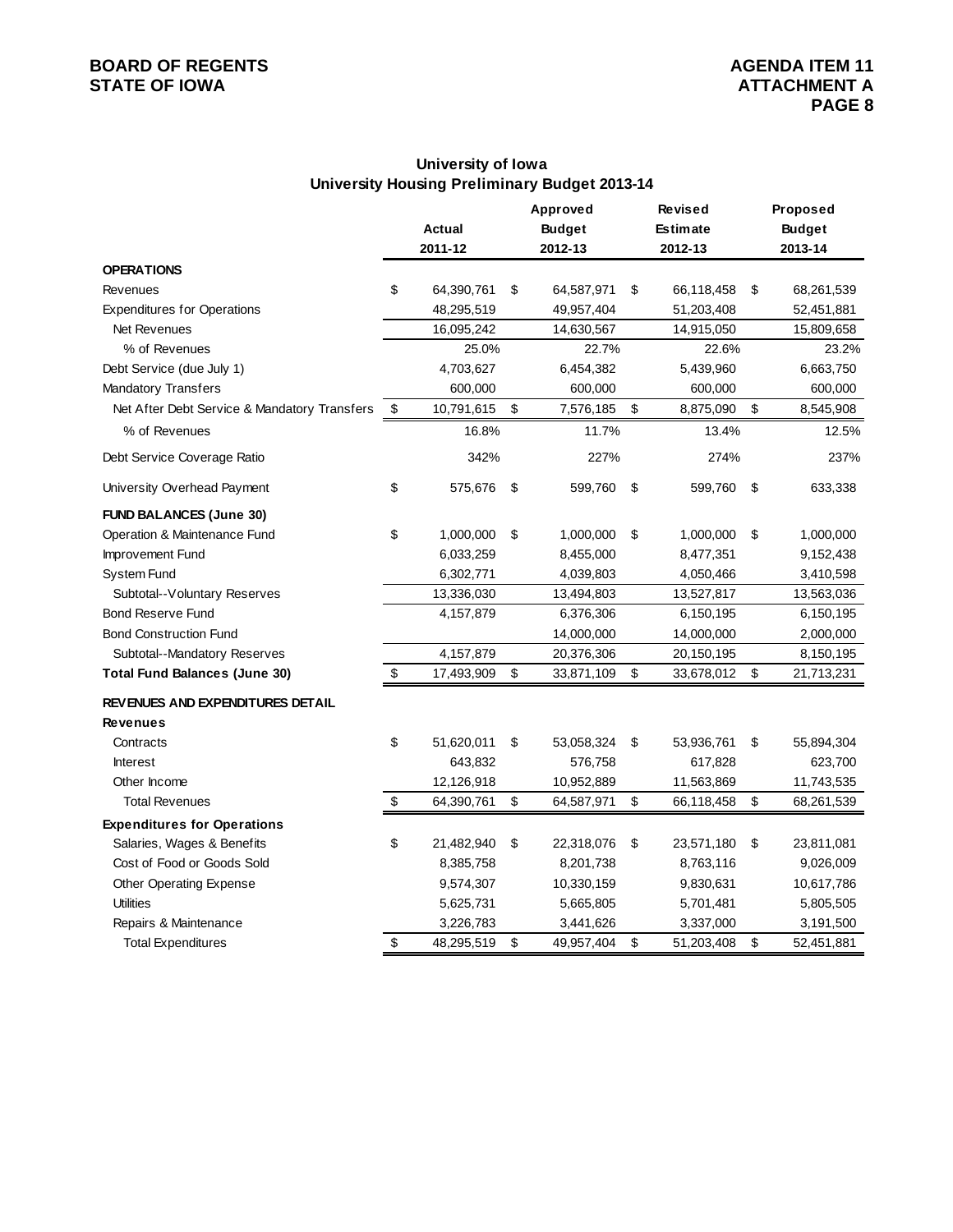### **The University of Iowa Residence System Rates--Proposed Rate Schedule for 2013-14**

|                                                                      | <b>Current</b>               | <b>Proposed</b> | <b>Proposed</b> |                      |  |  |  |
|----------------------------------------------------------------------|------------------------------|-----------------|-----------------|----------------------|--|--|--|
|                                                                      | $(2012-13)$                  | $(2013-14)$     |                 | <b>Rate Increase</b> |  |  |  |
| Residence Halls Academic Year 2013-14                                | Rates                        | <b>Rates</b>    | <b>Amount</b>   | <b>Percent</b>       |  |  |  |
| Single                                                               | \$6,634                      | \$6,966         | \$332           | 5.00%                |  |  |  |
| Single with Air                                                      | 7,431                        | 7,803           | 372             | 5.01%                |  |  |  |
| Single with Air & Shared Bath                                        | 8,785                        | 9,224           | 439             | 5.00%                |  |  |  |
| Single with Bath                                                     | 9,342                        | 9,809           | 467             | 5.00%                |  |  |  |
| Single with Bath & Air                                               | 10,139                       | 10,646          | 507             | 5.00%                |  |  |  |
| Single with Kitchen, Bath & Air                                      | 10,827                       | 11,335          | 508             | 4.69%                |  |  |  |
| Double                                                               | 5,443                        | 5,698           | 255             | 4.68%                |  |  |  |
| Double with Air                                                      | 5,842                        | 6,116           | 274             | 4.69%                |  |  |  |
| Double with Air & Shared Bath                                        | 6,519                        | 6,825           | 306             | 4.69%                |  |  |  |
| Double with Bath                                                     | 6,797                        | 7,116           | 319             | 4.69%                |  |  |  |
| Double with Bath & Air                                               | 7,196                        | 7,534           | 338             | 4.70%                |  |  |  |
| Double with Kitchen, Bath & Air                                      | 7,540                        | 7,894           | 354             | 4.69%                |  |  |  |
| <b>Triple</b>                                                        | 4,705                        | 4,926           | 221             | 4.70%                |  |  |  |
| Triple with Air                                                      | 4,971                        | 5,204           | 233             | 4.69%                |  |  |  |
| Triple with Bath                                                     | 5,608                        | 5,871           | 263             | 4.69%                |  |  |  |
| Triple with Bath & Air                                               | 5,873                        | 6,148           | 275             | 4.68%                |  |  |  |
| Triple with Kitchen, Bath & Air                                      | 6,103                        | 6,389           | 286             | 4.69%                |  |  |  |
| Triple Suite with Kitchen, Bath & Air                                | 6,739                        | 7,055           | 316             | 4.69%                |  |  |  |
| Quad                                                                 | 4,158                        | 4,353           | 195             | 4.69%                |  |  |  |
| Quad with Air                                                        | 4,357                        | 4,561           | 204             | 4.68%                |  |  |  |
| Quad with Bath                                                       | 4,835                        | 5,062           | 227             | 4.69%                |  |  |  |
| Quad with Bath & Air                                                 | 5,034                        | 5,270           | 236             | 4.69%                |  |  |  |
| Quad Suite with Kitchen, Bath & Air                                  | 5,684                        | 5,951           | 267             | 4.70%                |  |  |  |
| Mayflower Single with Kitchen, Bath & Air                            | 9,129                        | 9,505           | 376             | 4.12%                |  |  |  |
| Mayflower Double with Kitchen, Bath & Air                            | 6,691                        | 6,967           | 276             | 4.12%                |  |  |  |
| Parklawn Double with Kitchen, Bath & Air                             | 6,862                        | 7,184           | 322             | 4.69%                |  |  |  |
| Parklawn Suite with Kitchen, Bath & Air                              | 7,407                        | 7,754           | 347             | 4.68%                |  |  |  |
| Hawks Ridge 1-Bedroom                                                | 10,240                       | 10,720          | 480             | 4.69%                |  |  |  |
| Hawks Ridge 2-Bedroom/1 Bathroom                                     | 6,987                        | 7,315           | 328             | 4.69%                |  |  |  |
| Hawks Ridge 2-Bedroom/2 Bathroom                                     | 7,255                        | 7,595           | 340             | 4.69%                |  |  |  |
| Hawks Ridge 4-Bedroom                                                | 6,046                        | 6,330           | 284             | 4.70%                |  |  |  |
| Centerstone Shared 1-Bedroom                                         | 7,060                        | 7,480           | 420             | 5.95%                |  |  |  |
| Centerstone 5-Bedroom                                                | 7,476                        | 7,920           | 444             | 5.94%                |  |  |  |
| CampusView 3- or 4-Bedroom (new)                                     | $\qquad \qquad \blacksquare$ | 7,920           |                 |                      |  |  |  |
| <b>Temporary Housing (daily rate)</b>                                | \$10                         | \$10            |                 | 0.00%                |  |  |  |
| ** All room rates include \$200 Hawkeye Dollars (\$100 per semester) |                              |                 |                 |                      |  |  |  |
| <b>Application Fee (one-time)</b>                                    | 75                           | 75              |                 | 0.00%                |  |  |  |
| <b>Board Rates</b>                                                   |                              |                 |                 |                      |  |  |  |
| Full Board (20 meals per week)*                                      | \$2,900                      |                 |                 |                      |  |  |  |
| Any 14 meals per week                                                | 2,800                        |                 |                 |                      |  |  |  |
| Any 10 meals per week                                                | 2,575                        |                 |                 |                      |  |  |  |
| Any 5 meals per week                                                 | 1,300                        |                 |                 |                      |  |  |  |
| Gold (Unlimited)                                                     |                              | 3,250           |                 |                      |  |  |  |
| Black (220 per semester)*                                            |                              | 2,950           |                 |                      |  |  |  |
| Hawkeye (75 per semester)                                            |                              | 1,325           |                 |                      |  |  |  |
|                                                                      |                              |                 |                 |                      |  |  |  |

\* Standard board plan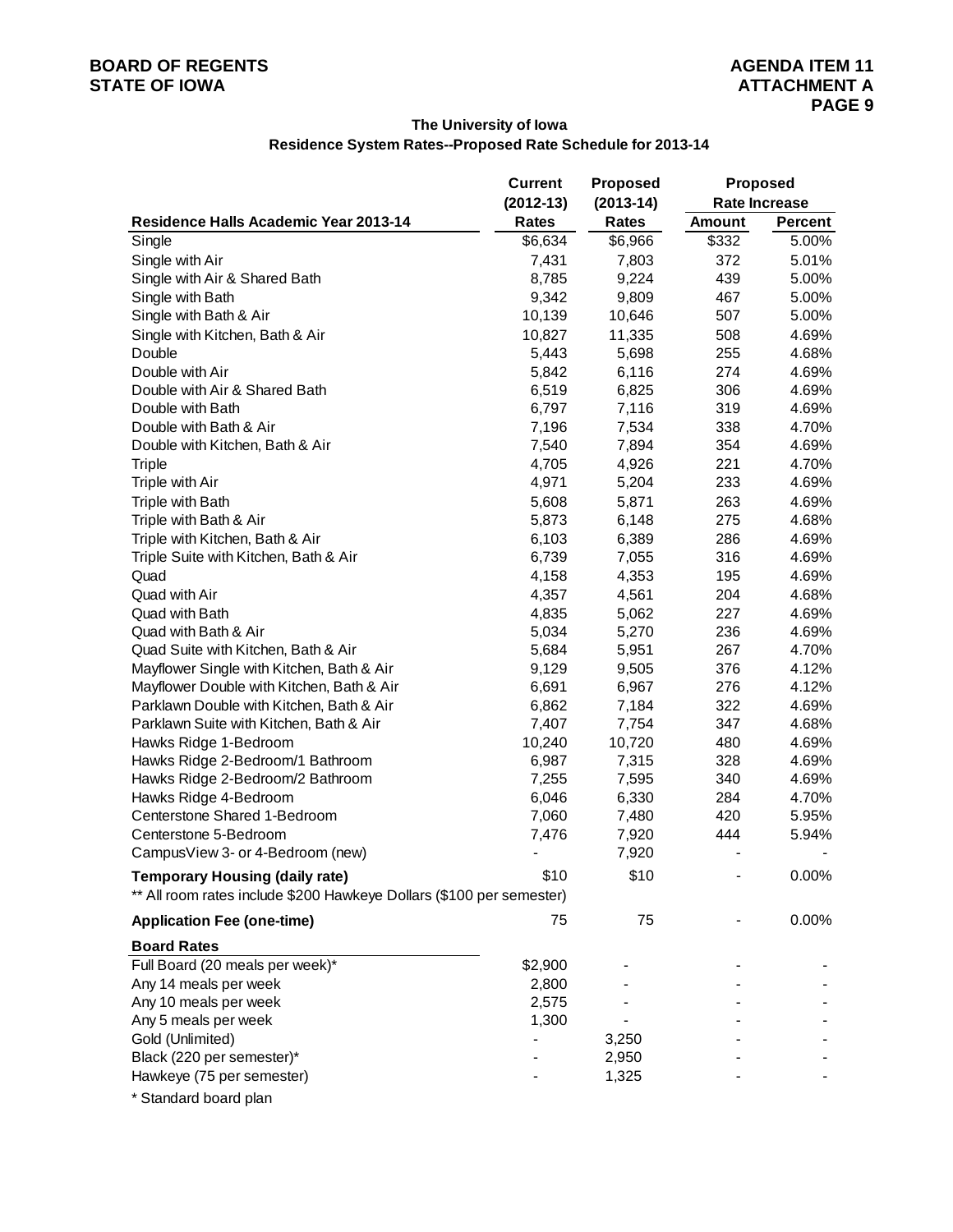### **BOARD OF REGENTS**<br> **BOARD OF REGENTS**<br> **BOARD OF IOWA**<br> **ATTACHMENT A**

|                                                          | <b>Current</b> | <b>Proposed</b> |        | <b>Proposed</b>      |
|----------------------------------------------------------|----------------|-----------------|--------|----------------------|
|                                                          | 2013           | 2014            |        | <b>Rate Increase</b> |
| <b>Residence Halls Summer 2014</b>                       | <b>Rates</b>   | <b>Rates</b>    | Amount | <b>Percent</b>       |
| Single                                                   | \$1,606        | \$1,686         | \$80   | 5.00%                |
| Single with Air                                          | 2,403          | 2,523           | 120    | 5.01%                |
| Single with Air & Shared Bath                            | 2,742          | 2,879           | 137    | 5.00%                |
| Single with Bath                                         | 2,283          | 2,397           | 114    | 5.00%                |
| Single with Bath & Air                                   | 3,080          | 3,234           | 154    | 5.00%                |
| Single with Kitchen, Bath & Air                          | 3,252          | 3,405           | 153    | 4.69%                |
| Double                                                   | 1,309          | 1,370           | 61     | 4.68%                |
| Double with Air                                          | 1,708          | 1,788           | 80     | 4.69%                |
| Double with Air & Shared Bath                            | 1,877          | 1,965           | 88     | 4.69%                |
| Double with Bath                                         | 1,648          | 1,725           | 77     | 4.69%                |
| Double with Bath & Air                                   | 2,046          | 2,142           | 96     | 4.70%                |
| Double with Kitchen, Bath & Air                          | 2,132          | 2,232           | 100    | 4.69%                |
| <b>Triple</b>                                            | 1,124          | 1,177           | 53     | 4.70%                |
| Triple with Air                                          | 1,390          | 1,455           | 65     | 4.69%                |
| Triple with Bath                                         | 1,350          | 1,413           | 63     | 4.69%                |
| Triple with Bath & Air                                   | 1,615          | 1,691           | 76     | 4.68%                |
| Triple with Kitchen, Bath & Air                          | 1,673          | 1,751           | 78     | 4.69%                |
| Triple Suite with Kitchen, Bath & Air                    | 1,832          | 1,918           | 86     | 4.69%                |
| Quad                                                     | 987            | 1,033           | 46     | 4.69%                |
| Quad with Air                                            | 1,186          | 1,242           | 56     | 4.68%                |
| Quad with Bath                                           | 1,156          | 1,210           | 54     | 4.69%                |
| Quad with Bath & Air                                     | 1,356          | 1,420           | 64     | 4.69%                |
| Quad Suite with Kitchen, Bath & Air                      | 1,518          | 1,589           | 71     | 4.70%                |
| Mayflower Single with Kitchen, Bath & Air                | 2,828          | 2,944           | 116    | 4.12%                |
| Mayflower Double with Kitchen, Bath & Air                | 1,920          | 1,999           | 79     | 4.12%                |
| Parklawn Double with Kitchen, Bath & Air                 | 1,663          | 1,741           | 78     | 4.69%                |
| Parklawn Suite with Kitchen, Bath & Air                  | 1,800          | 1,884           | 84     | 4.68%                |
| Hawks Ridge 1-Bedroom                                    | 2,509          | 2,627           | 118    | 4.69%                |
| Hawks Ridge 2-Bedroom/1 Bathroom                         | 1,697          | 1,777           | 80     | 4.69%                |
| Hawks Ridge 2-Bedroom/2 Bathroom                         | 1,762          | 1,845           | 83     | 4.69%                |
| Hawks Ridge 4-Bedroom                                    | 1,460          | 1,529           | 69     | 4.70%                |
| Centerstone Shared 1-Bedroom                             | 1,713          | 1,815           | 102    | 5.95%                |
| Centerstone 5-Bedroom                                    | 1,817          | 1,925           | 108    | 5.94%                |
| CampusView 3- or 4-Bedroom (new)                         |                | 1,925           |        |                      |
|                                                          |                |                 |        |                      |
| <b>Board Rates</b>                                       |                |                 |        |                      |
| Full Board (20 meals per week)                           | \$725          |                 |        |                      |
| Any 14 meals per week                                    | 700            |                 |        |                      |
| Any 10 meals per week                                    | 644            |                 |        |                      |
| Any 5 meals per week                                     | 325            |                 |        |                      |
| Gold (Unlimited)                                         |                | 813             |        |                      |
| Black (55 per summer)                                    |                | 738             |        |                      |
| University Apartments (monthly rates effective 6/1/2013) |                |                 |        |                      |
| Hawkeye Court 1 Bedroom                                  | \$435          | \$495           | 60     | 13.79%               |
| Hawkeye Court 2 Bedroom                                  | 480            | 540             | 60     | 12.50%               |
| Hawkeye Drive 2 Bedroom                                  | 600            | 625             | 25     | 4.17%                |
| Staff & Faculty (Additional)                             | 50             | 50              |        | 0.00%                |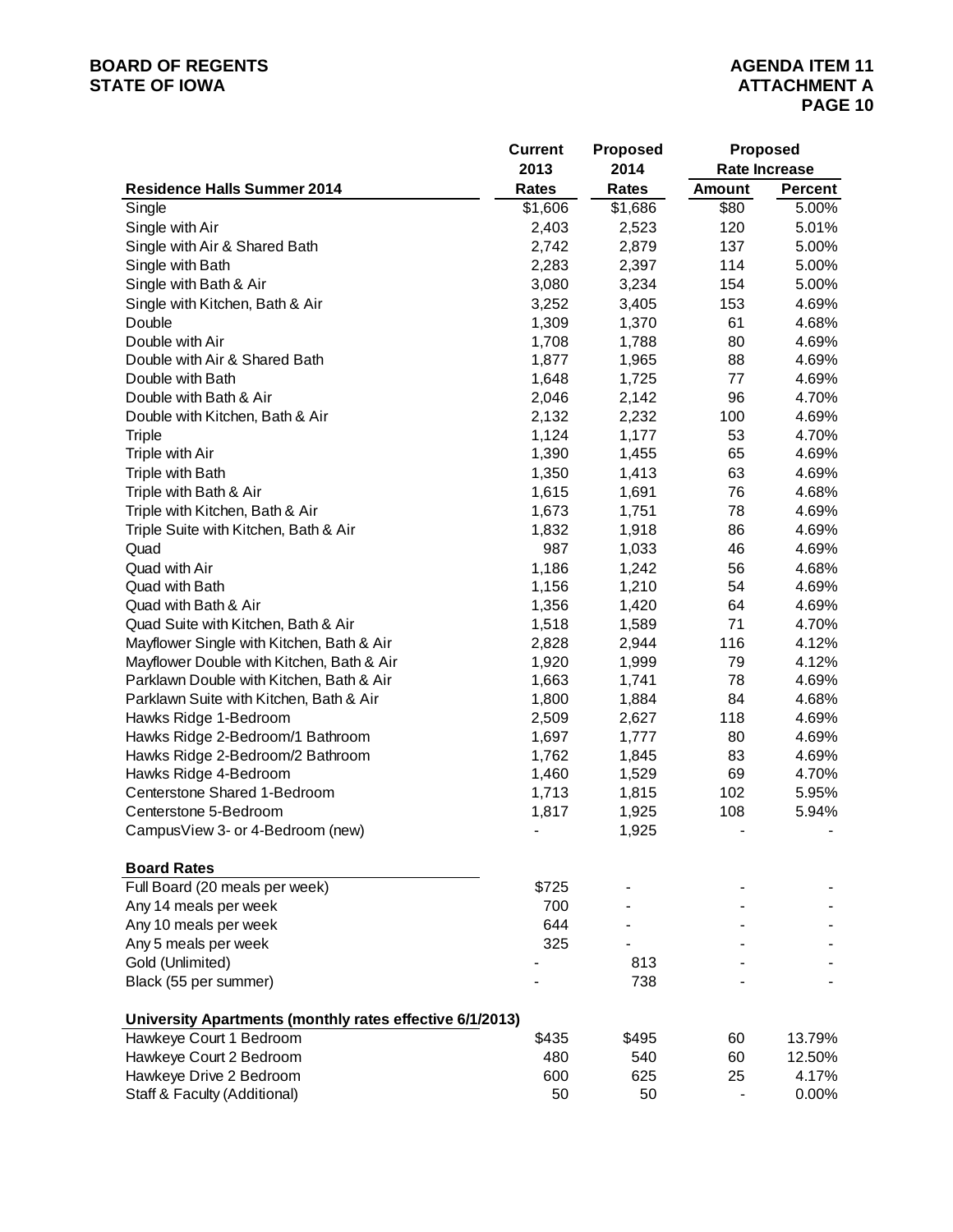### **IOWA STATE UNIVERSITY DEPARTMENT OF RESIDENCE**

The Department of Residence (DOR) opened the Fall 2012 semester with 10,426 residents - its highest occupancy since 1986. ISU continues to experience strong enrollment, which also benefits the Department of Residence. Since 2005, enrollment has increased 21.9%, while on–campus housing occupancy has increased 28.5% during the same period.

In October 2012, the Board approved the budget and financing plan for the Frederiksen Court Expansion Project to provide apartment housing for an additional 720 students. Two buildings (240 beds) are planned to be available for Fall 2013, with the remaining four buildings (480 beds) scheduled for Spring 2014. Agenda Item 5 of this docket includes the proposed sale of \$25 million of Dormitory Revenue Bonds to partially fund the project. A second bond issue is anticipated in 2014.

Five–Year Plan – page 13

- Enrollment projections provided by the Admissions Office form the basis for DOR occupancy projections. Historical capture rates of students new to the University and historical retention rates are utilized to forecast occupancy. External market competition from numerous offcampus housing options complicates occupancy projections and also highlights the need for the DOR to maintain competitive rates. By Fall 2017, occupancy is projected to decline to 9,544 students – a decrease of 882 occupants when compared to current numbers.
- The reinvestment in building renewal and life safety projects has been accelerated as a result of the additional income generated by higher occupancies. In addition to the projects underway in FY 2013, capital improvements in the residence halls and apartments funded from voluntary reserves are budgeted to total \$30 million from FY 2014 to FY 2018. Planned projects include building renovations, fire safety projects, and dining improvements. A listing of specific projects is available from the Board Office.
- ISU Dining continues to be challenged by large lunch crowds in the dining centers and retail establishments. Previously implemented initiatives to alleviate the crowds (to-go containers, continuous service in dining centers, retail area meal bundles) will be continued. ISU Dining is also opening the Curtiss Hall Kiosk in Fall 2013 and plans to open the ABE Café (Ag and Biosystems Engineering) in Fall 2014 to provide additional meal locations.
- Fire safety projects to be funded from system funds include fire suppression systems for Friley Hall (the last residence hall needing sprinklers) beginning this summer and scheduled for completion by Fall 2017, and upgrades for heat/smoke detection systems. Funds will be committed as revenue is earned and adjustments will be made to the planned projects as necessary to maintain adequate reserves and a favorable debt service coverage ratio.
- Voluntary reserve balances at June 30, 2013, are expected to be \$15.3 million, and are presently projected to gradually increase to \$27.1 million by the end of FY 2018. While official enrollment projections remain stable for the next five-years, enrollment growth over this period is possible. The DOR will continue to evaluate and prioritize uses for these funds to address capacity and building improvement needs as necessary.

FY 2014 Preliminary Budget - page 14

- The Fall 2012 semester occupancy of 10,426 residents was an increase of 466 residents from the previous year. Residence halls and apartment spaces were fully occupied. Den spaces in the residence halls were converted from community space to resident rooms to temporarily accommodate the additional housing requests until permanent spaces became available.
- FY 2014 residence system occupancy is forecast in Fall 2013 to be 9,914 students. The projected occupancy is based on past capture rates of new direct-from-high-school students as well as historical retention rates. The budgeted overall occupancy-to-capacity ratio is 95.1%.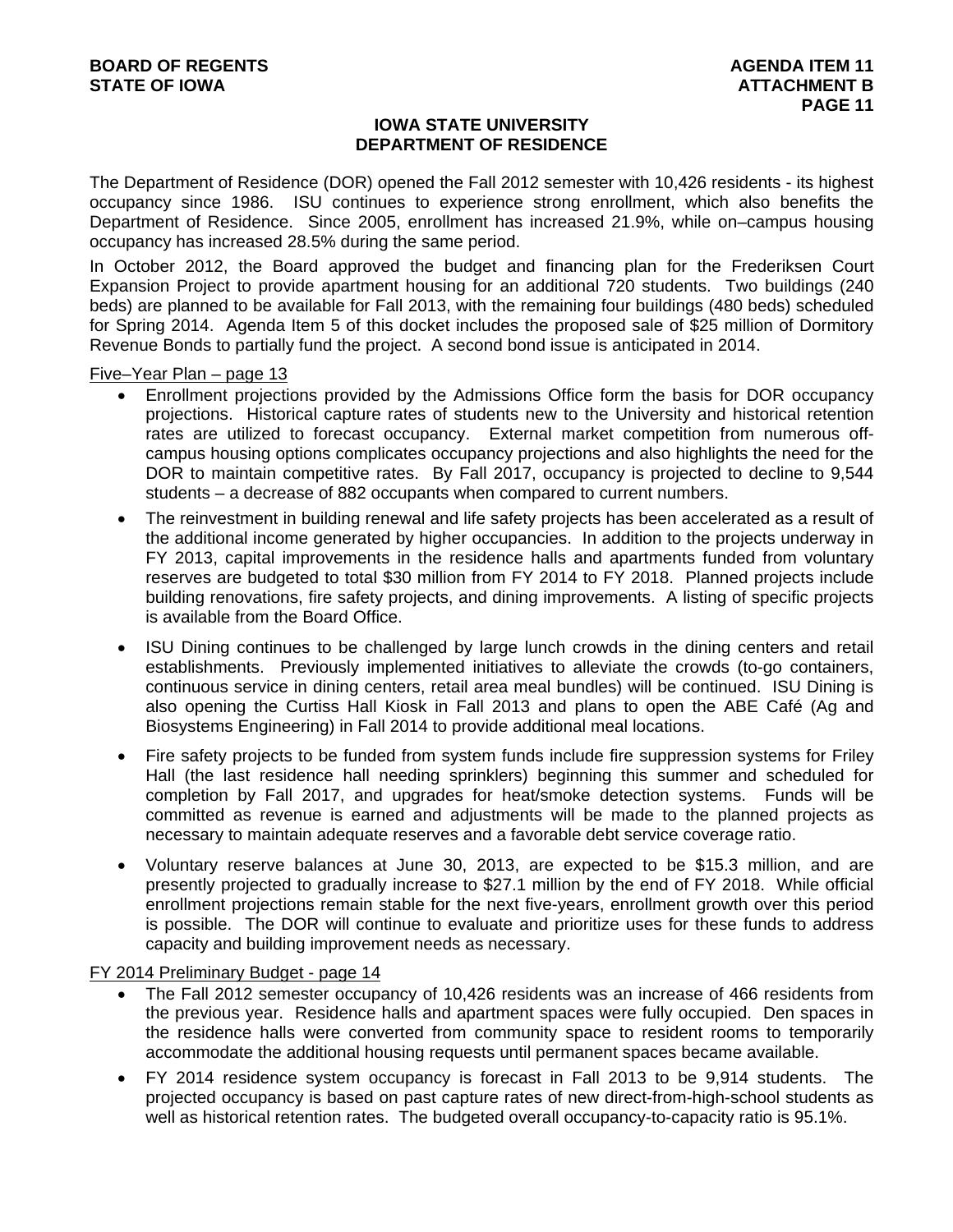- The FY 2014 preliminary budget was developed using room and board contract projections based on the proposed rates and expense inflation projections. The preliminary FY 2014 budget projects net revenues of \$23.7 million - similar to FY 2013 estimates. The preliminary budget reflects a debt service coverage ratio of 187%, which exceeds the required 135% established by bond covenants.
- Proposed detailed FY 2014 room and board rates are provided beginning on page 15. The DOR offers many different accommodation styles and amenities. All room and board rates remain flat (0% increase) when compared to FY 2013 except for a \$2 increase in daily apartment guest room rates. FY 2014 marks the second consecutive year board rates have remained flat. ISU Dining was able to accommodate a 0% increase with no appreciable changes to services or quality.
- Projected revenues for conferences include an additional \$1.1 million due to a commitment from the Odyssey of the Mind organization to hold the world competition at ISU every two years.
- The DOR portion of the Admission Acceptance fee remains unchanged from FY 2013. This includes a \$10 contracting fee and a \$125 housing prepayment which is applied as a credit on the student's account if the student remains in housing through the spring semester. Recontracting students do not pay any fees to contract for subsequent years.
- The outstanding bond principal is presently \$112.4 million, which does not include the pending bond issue in Agenda Item 5. The annual debt service included in the FY 2014 preliminary budget is \$12.7 million (includes projected debt service from new bond issue). The Board approved a refunding bond issue in December 2012 resulting in present value savings of approximately \$2.7 million and an annual cash flow savings of approximately \$0.2 million.

### Living Learning Communities

Iowa State University offers over 80 Learning Community options, of which 17 currently have a residential component and are called Residential Learning Communities (RLC). RLCs are small groups of students who live together on designated houses or floors. Students share academic interests, classes, living spaces and develop friendships as part of an innovative program in cooperative learning. Currently, there are 1,207 residents participating in an RLC. Examples of RLCs include Agriculture Engineering, Business Leadership Teams, Chemical Engineering, Computer Science, Design, Honors, Psychology, Sustainability, and Women in Science and Engineering.

Students in RLCs quickly create a network of support, share linked classes with the same cohort, have upper division students serve as peer mentors, have many opportunities to go on field trips, and interact closely with faculty. A high level of student/faculty involvement is a hallmark of ISU learning community programs and is achieved by sponsoring events such as faculty round table discussions and faculty-student dinners.

Additional information on living learning communities at Iowa State University is available at (http://www.lc.iastate.edu/homepage.html).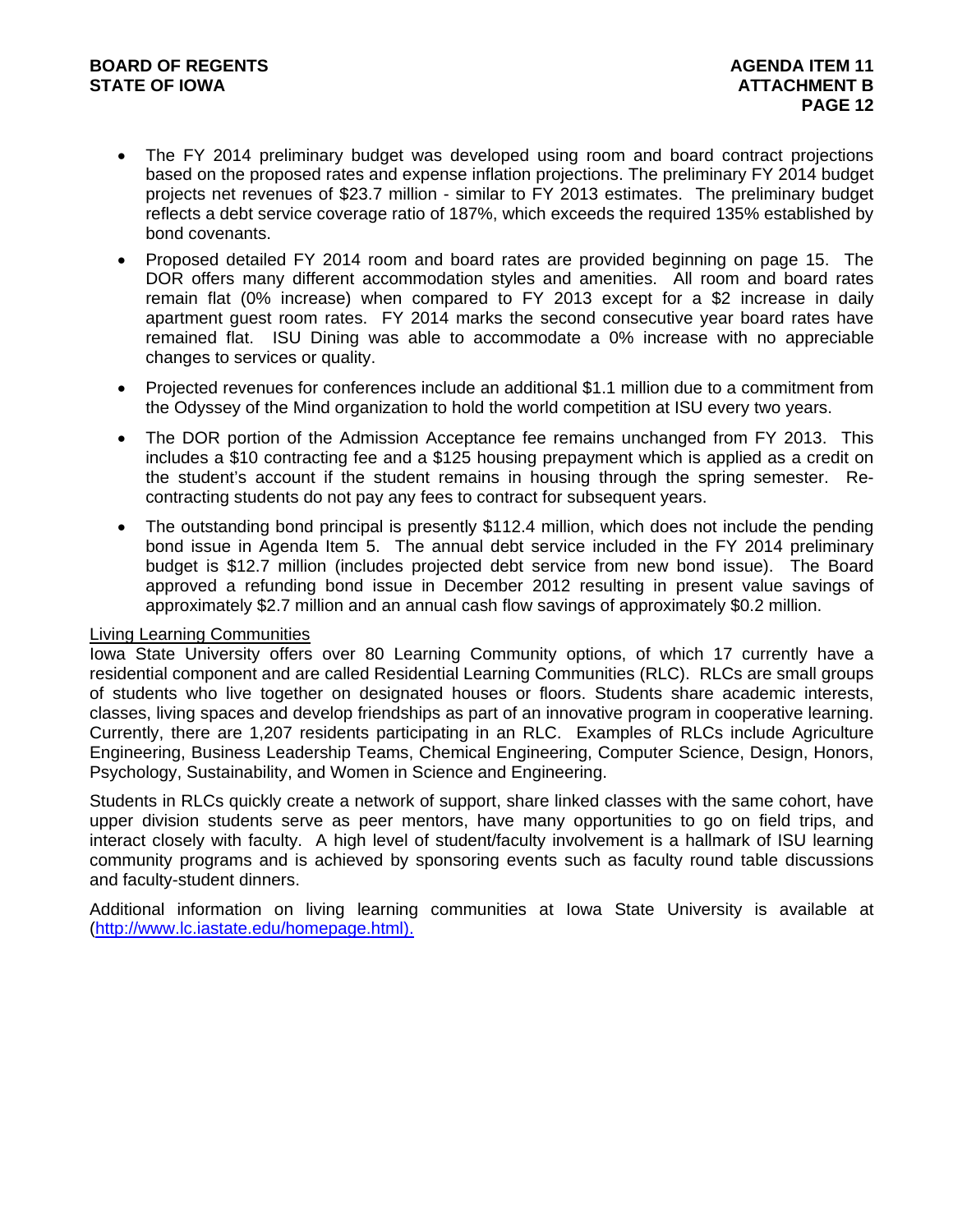# **BOARD OF REGENTS**<br> **BOARD OF REGENTS**<br> **STATE OF IOWA**<br> **BOARD OF REGENTS**

### **Department of Residence Iowa State University's Five Year Plan Summary**

(Dollars in Thousands)

|                                                  | Actual       |     | Estimated | Proposed     |              | <b>Constant Dollars</b> |              |    |        |  |
|--------------------------------------------------|--------------|-----|-----------|--------------|--------------|-------------------------|--------------|----|--------|--|
|                                                  | FY 12        |     | FY 13     | FY 14        | FY 15        | FY 16                   | FY 17        |    | FY 18  |  |
| 1 - ENROLLMENT & OCCUPANCY                       |              |     |           |              |              |                         |              |    |        |  |
| (a) Fall Enrollment Head Count                   | 29,887       |     | 31,040    | 31,253       | 31,362       | 31,433                  | 31,239       |    | 31,128 |  |
| Residence Hall Housing                           |              |     |           |              |              |                         |              |    |        |  |
| (b) Current Operating Capacity (# of beds)       | 7,085        |     | 7,160     | 7,174        | 6,659        | 6.659                   | 6,659        |    | 6,659  |  |
| (c) Occupancy (permanent beds)                   | 6,997        |     | 7,433     | 6,719        | 6,150        | 6,111                   | 6,050        |    | 6,050  |  |
| (d) Occupancy Ratio                              | 98.8%        |     | 103.8%    | 93.7%        | 92.4%        | 91.8%                   | 90.9%        |    | 90.9%  |  |
| <b>Apartment Housing</b>                         |              |     |           |              |              |                         |              |    |        |  |
| (e) Current Operating Capacity                   | 3,013        |     | 3,019     | 3,246        | 3,726        | 3,726                   | 3,726        |    | 3,726  |  |
| (f) Occupancy                                    | 2,979        |     | 2,993     | 3,195        | 3,525        | 3,527                   | 3,492        |    | 3,492  |  |
| (g) Occupancy Ratio                              | 98.9%        |     | 99.1%     | 98.4%        | 94.6%        | 94.7%                   | 93.7%        |    | 93.7%  |  |
| 2 - CAPITAL IMPROVEMENTS & REPAIRS               |              |     |           |              |              |                         |              |    |        |  |
| (a) Improvements from Bond Proceeds              |              | \$  | 8,132     | \$<br>21,290 | \$<br>1,478  |                         |              |    |        |  |
| (b) Improvements from Voluntary Reserves         | 21,213       |     | 21,856    | 8,195        | 7,221        | 5,887                   | 4,231        |    | 4,089  |  |
| (c) Repairs from Current Revenues                | 2,563        |     | 2,407     | 2,516        | 2,516        | 2,516                   | 2,516        |    | 2,516  |  |
| (d) Gross Square Feet Maintained (000's)         | 3,253        |     | 3,253     | 3,468        | 3,468        | 3,468                   | 3,468        |    | 3,468  |  |
| <b>3 - OPERATING REVENUES &amp; EXPENDITURES</b> |              |     |           |              |              |                         |              |    |        |  |
| (a) Total Revenues                               | \$<br>84,478 | -\$ | 86,503    | \$<br>88,691 | \$<br>86,056 | \$<br>87,771            | \$<br>86,026 | \$ | 87,476 |  |
| (b) Less Expenditures (Excluding Univ O.H.)      | 59,290       |     | 62,542    | 64,974       | 64,444       | 64,847                  | 64,298       |    | 64,830 |  |
| (c) Net Operating Revenues                       | 25,188       |     | 23,961    | 23,717       | 21,612       | 22,924                  | 21,728       |    | 22,646 |  |
| (d) Less Mandatory Transfers                     | 710          |     | 500       | 500          | 500          | 500                     | 500          |    | 500    |  |
| (e) Less Debt Service                            | 10,411       |     | 11,137    | 12,668       | 12,668       | 12,662                  | 12,644       |    | 12,630 |  |
| (f) Less Voluntary Transfers                     | 1,739        |     | 2,002     | 2,002        | 2,002        | 2,002                   | 2,002        |    | 2,002  |  |
| (g) Net to Voluntary Reserves                    | \$<br>12,328 | \$  | 10,322    | \$<br>8,547  | \$<br>6,442  | \$<br>7,760             | \$<br>6,582  | \$ | 7,514  |  |
| 4 - VOLUNTARY (UNRESTRICTED) RESERVES            |              |     |           |              |              |                         |              |    |        |  |
| (a) Beginning Balance                            | \$<br>15,085 | \$  | 14,342    | \$<br>15,345 | \$<br>16,745 | \$<br>17,106            | \$<br>20,264 | \$ | 23,367 |  |
| (b) Add Mandatory Transfers from (3d)            | 710          |     | 500       | 500          | 500          | 500                     | 500          |    | 500    |  |
| (c) Add Net to Voluntary Reserves from (3g)      | 12,328       |     | 10,322    | 8,547        | 6,442        | 7,760                   | 6,582        |    | 7,514  |  |
| (d) Add Transfer from Plant & Other Revenues     | 132          |     | 221       | 221          | 221          | 221                     | 221          |    | 221    |  |
| (e) Less Improvements (2b) & Other Costs         | 13,913       |     | 10,040    | 7,868        | 6,802        | 5,323                   | 4,200        |    | 4,493  |  |
| (f) Year-End Balance                             | \$<br>14,342 | \$  | 15,345    | \$<br>16,745 | \$<br>17,106 | \$<br>20,264            | \$<br>23,367 | \$ | 27,109 |  |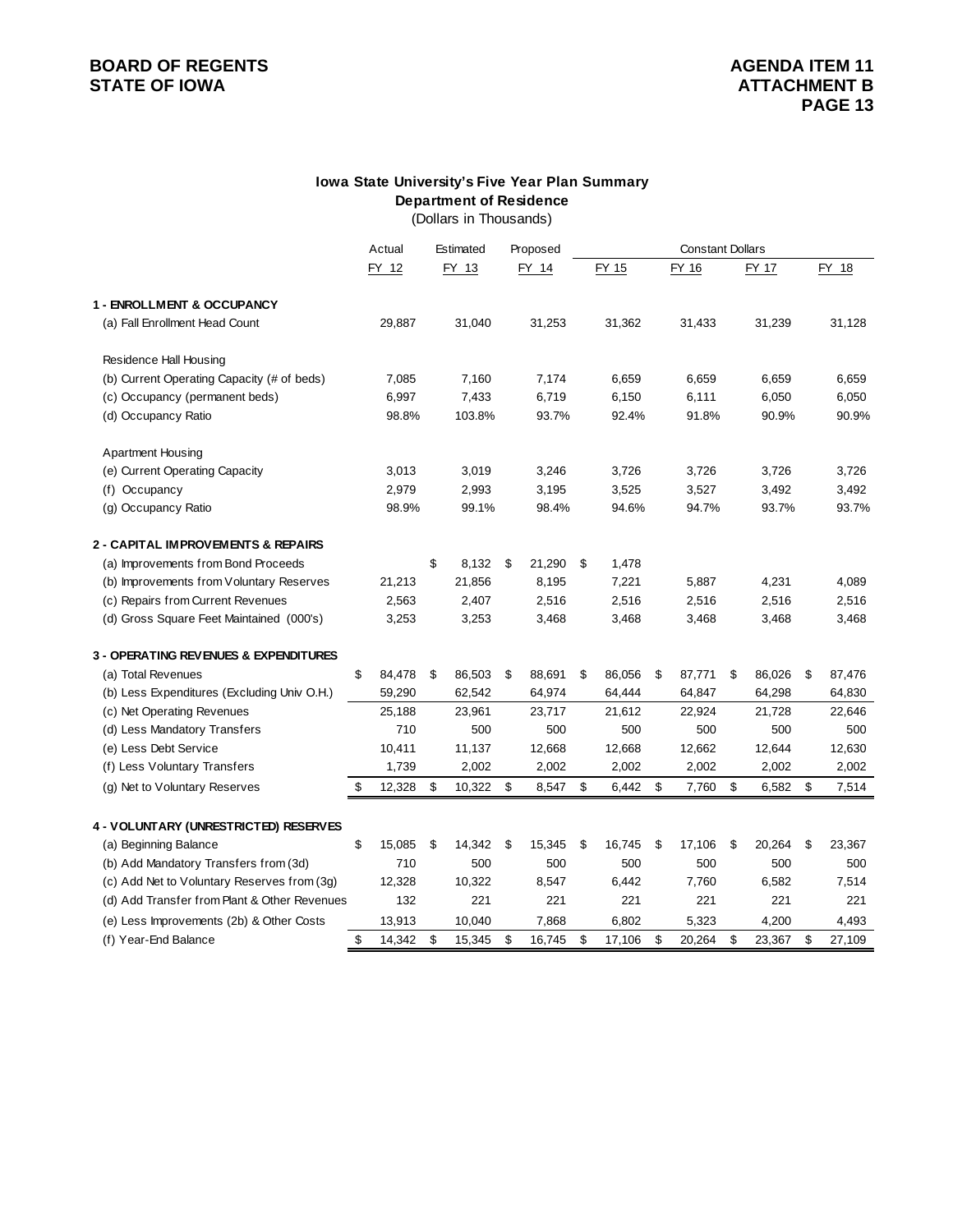# **BOARD OF REGENTS**<br> **BOARD OF REGENTS**<br> **BOARD OF IOWA**<br> **ATTACHMENT B**

### **Iowa State University Residence System Proposed Budget 2013-14**

|                                              |                           |               | Approved         |                  | Proposed         |  |
|----------------------------------------------|---------------------------|---------------|------------------|------------------|------------------|--|
|                                              |                           | <b>Actual</b> | <b>Budget</b>    | <b>Estimates</b> | <b>Budget</b>    |  |
|                                              |                           | 2011-12       | 2012-13          | 2012-13          | 2013-14          |  |
| <b>OPERATIONS</b>                            |                           |               |                  |                  |                  |  |
| Revenues                                     | \$                        | 84,478,304    | \$<br>84,341,329 | \$<br>86,503,405 | \$<br>88,690,622 |  |
| <b>Expenditures for Operations</b>           |                           | 59,290,135    | 61,553,559       | 62,541,606       | 64,973,894       |  |
| Net Revenues                                 |                           | 25,188,169    | 22,787,770       | 23,961,799       | 23,716,728       |  |
| % of Revenues                                |                           | 29.8%         | 27.0%            | 27.7%            | 26.7%            |  |
| Debt Service (due July 1)                    |                           | 10,411,183    | 10,502,919       | 11,137,521       | 12,668,081       |  |
| Mandatory Transfers                          |                           | 500,000       | 500,000          | 500,000          | 500,000          |  |
| Net After Debt Service & Mandatory Transfers | \$                        | 14,276,986    | \$<br>11,784,851 | \$<br>12,324,278 | \$<br>10,548,647 |  |
| % of Revenues                                |                           | 16.9%         | 14.0%            | 14.2%            | 11.9%            |  |
| Debt Service Coverage Ratio                  |                           | 242%          | 217%             | 215%             | 187%             |  |
| University Overhead Payment                  | \$                        | 1,738,618     | \$<br>1,649,618  | \$<br>2,001,928  | \$<br>2,001,928  |  |
| <b>FUND BALANCES (June 30)</b>               |                           |               |                  |                  |                  |  |
| Improvement Fund                             | \$                        | 18,937,546    | \$<br>13,104,324 | \$<br>13,901,987 | \$<br>12,124,484 |  |
| System Fund                                  |                           | 14,341,687    | 15,611,855       | 15,519,935       | 16,919,885       |  |
| Subtotal--Voluntary Reserves                 |                           | 33,279,233    | 28,716,179       | 29,421,922       | 29,044,369       |  |
| Sinking Fund                                 |                           |               |                  |                  |                  |  |
| <b>Bond Reserve Fund</b>                     |                           | 10,545,176    | 10,545,176       | 10,545,176       | 10,545,176       |  |
| <b>Bond Construction Fund</b>                |                           |               |                  | 14,390,747       | 865,511          |  |
| Subtotal--Mandatory Reserves                 |                           | 10,545,176    | 10,545,176       | 24,935,923       | 11,410,687       |  |
| <b>Total Fund Balances (June 30)</b>         | $\boldsymbol{\mathsf{S}}$ | 43,824,409    | \$<br>39,261,355 | \$<br>54,357,845 | \$<br>40,455,056 |  |
| <b>REVENUES AND EXPENDITURES DETAIL</b>      |                           |               |                  |                  |                  |  |
| <b>Revenues</b>                              |                           |               |                  |                  |                  |  |
| Contracts                                    | \$                        | 65,894,208    | \$<br>66,669,704 | \$<br>67,244,704 | \$<br>68,357,655 |  |
| <b>Interest</b>                              |                           | 168,362       | 170,000          | 162,456          | 170,000          |  |
| Other Income                                 |                           | 18,415,734    | 17,501,625       | 19,096,245       | 20,162,967       |  |
| <b>Total Revenues</b>                        | $\boldsymbol{\mathsf{S}}$ | 84,478,304    | \$<br>84,341,329 | \$<br>86,503,405 | \$<br>88,690,622 |  |
| <b>Expenditures for Operations</b>           |                           |               |                  |                  |                  |  |
| Salaries, Wages & Benefits                   | \$                        | 28,405,116    | \$<br>30,847,805 | \$<br>30,598,601 | \$<br>32,683,272 |  |
| Cost of Food or Goods Sold                   |                           | 11,573,092    | 10,786,040       | 12,267,671       | 12,025,318       |  |
| Other Operating Expense                      |                           | 10,513,321    | 10,699,558       | 10,794,312       | 10,655,945       |  |
| <b>Utilities</b>                             |                           | 6,235,223     | 6,957,458        | 6,474,287        | 7,093,792        |  |
| Repairs & Maintenance                        |                           | 2,563,383     | 2,262,698        | 2,406,735        | 2,515,567        |  |
| <b>Total Expenditures</b>                    | \$                        | 59,290,135    | \$<br>61,553,559 | \$<br>62,541,606 | \$<br>64,973,894 |  |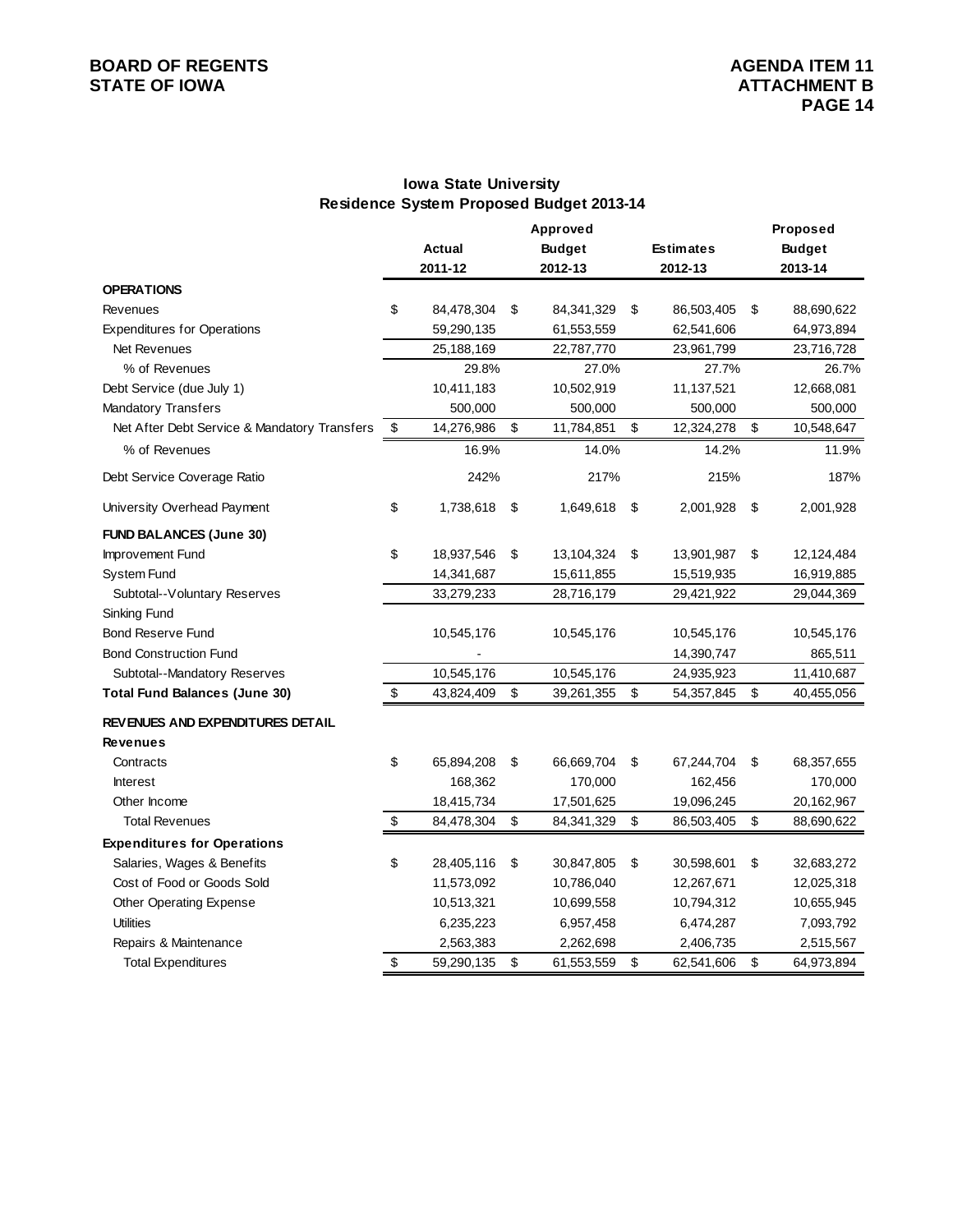### **IOWA STATE UNIVERSITY**

### **Department of Residence ‐ Proposed Residence System Ratesfor Fiscal Year 2013‐2014**

| Residence Halls - Meal plans are required in all residence halls except Wallace and Wilson. |                               |    |           |                  |           |                                |            |
|---------------------------------------------------------------------------------------------|-------------------------------|----|-----------|------------------|-----------|--------------------------------|------------|
| <b>Traditional Style Rooms</b>                                                              |                               |    | FY13 Rate |                  | FY14 Rate | \$ Increase                    | % Increase |
|                                                                                             | Quad                          | \$ | 3,684     | \$               | 3,684     | \$                             | 0.00%      |
|                                                                                             | Triple                        | \$ | 3,888     | \$               | 3,888     | \$<br>$\blacksquare$           | 0.00%      |
|                                                                                             | Double                        | \$ | 4,093     | \$               | 4,093     | \$<br>÷,                       | 0.00%      |
| No AC Room                                                                                  | Single                        | \$ | 5,321     | \$               | 5,321     | \$<br>÷,                       | 0.00%      |
|                                                                                             | 1<br>Triple as Double         | \$ | 4,707     | \$               | 4,707     | \$<br>÷,                       | 0.00%      |
|                                                                                             | Double as Single <sup>1</sup> | \$ | 5,935     | \$               | 5,935     | \$<br>$\overline{\phantom{0}}$ | 0.00%      |
|                                                                                             | Triple                        | \$ | 3,923     | \$               | 3,923     | \$<br>÷,                       | 0.00%      |
|                                                                                             | Double                        | \$ | 4,146     | \$               | 4,146     | $\zeta$<br>$\blacksquare$      | 0.00%      |
| AC Room                                                                                     | Single                        | \$ | 5,426     | \$               | 5,426     | \$<br>÷,                       | 0.00%      |
|                                                                                             | 1<br>Triple as Double         | \$ | 4,760     | \$               | 4,760     | \$<br>÷,                       | 0.00%      |
|                                                                                             | Double as Single <sup>1</sup> | \$ | 6,040     | \$               | 6,040     | \$<br>$\overline{\phantom{0}}$ | 0.00%      |
|                                                                                             | Triple                        | \$ | 4,176     | \$               | 4,176     | \$<br>$\overline{a}$           | 0.00%      |
| Linden Hall - Plus Break                                                                    | Double                        | \$ | 4,381     | \$               | 4,381     | \$<br>$\overline{\phantom{a}}$ | 0.00%      |
|                                                                                             | Single                        | \$ | 5,609     | \$               | 5,609     | \$<br>÷,                       | 0.00%      |
|                                                                                             | Triple as Double <sup>1</sup> | \$ | 4,995     | \$               | 4,995     | \$<br>÷,                       | 0.00%      |
|                                                                                             | Double as Single <sup>1</sup> | \$ | 6,223     | \$               | 6,223     | \$<br>÷,                       | 0.00%      |
|                                                                                             | Triple                        | \$ | 4,899     | \$               | 4,899     | \$<br>÷,                       | 0.00%      |
| Maple Hall                                                                                  | Double                        | \$ | 4,683     | \$               | 4,683     | \$<br>÷,                       | 0.00%      |
|                                                                                             | Double as Single <sup>1</sup> | \$ | 6,555     | \$               | 6,555     | \$<br>$\overline{\phantom{0}}$ | 0.00%      |
| Wallace and Wilson Halls                                                                    | Double                        | \$ | 3,915     | \$               | 3,915     | \$                             | 0.00%      |
|                                                                                             | Single                        | \$ | 4,965     | \$               | 4,965     | \$                             | 0.00%      |
| <b>Residence Hall Suite Style Rooms</b>                                                     |                               |    | FY13 Rate |                  | FY14 Rate | \$ Increase                    | % Increase |
|                                                                                             | Double                        | \$ | 5,298     | \$               | 5,298     | \$                             | 0.00%      |
| Buchanan Hall                                                                               | Single                        | \$ | 6,093     | \$               | 6,093     | \$<br>$\blacksquare$           | 0.00%      |
|                                                                                             | Double as Single <sup>1</sup> | \$ | 6,623     | \$               | 6,623     | \$<br>÷,                       | 0.00%      |
|                                                                                             | Double                        | \$ | 5,675     | \$               | 5,675     | \$<br>÷,                       | 0.00%      |
|                                                                                             | Single                        | \$ | 6,526     | $\overline{\xi}$ | 6,526     | \$<br>÷,                       | 0.00%      |
| Eaton and Martin Halls                                                                      | Double as Single <sup>1</sup> |    | 7,094     | \$               | 7,094     | \$<br>$\frac{1}{2}$            | 0.00%      |
|                                                                                             | Corner Double                 | \$ | 6,607     | \$               | 6,607     | \$                             | 0.00%      |
|                                                                                             | Lofted Double                 | \$ | 7,540     | $\zeta$          | 7,540     | \$                             | 0.00%      |

**Academic Year Student Apartment Rates** ‐ Meal plans encouraged in student apartments.

| <b>Frederiksen Court</b>                | <b>FY13 Rate</b> |                  | <b>FY14 Rate</b> | \$ Increase | % Increase |
|-----------------------------------------|------------------|------------------|------------------|-------------|------------|
| 2 Bedroom Shared                        |                  | 4,189            | 4,189            |             | 0.00%      |
| 4 Bedroom Single                        | \$               | 5,257            | 5,257            |             | 0.00%      |
| 2 Bedroom Private / Double as Single    |                  | 6,424            | 6,424            |             | 0.00%      |
| <b>Schilletter / University Village</b> |                  | <b>FY13 Rate</b> | <b>FY14 Rate</b> | \$ Increase | % Increase |
| SV - 2 Bedroom                          | S                | 5,331            | 5,331            |             | 0.00%      |
| UV - 1 Level - 1 Bedroom                |                  | 4,604            | 4,604            |             | 0.00%      |
| UV - 1 Level - 2 Bedroom                |                  | 4,945            | 4,945            |             | 0.00%      |
| UV - Townhouse - 2 Bedroom              |                  | 5,260            | 5,260            |             | 0.00%      |
| SUV - Furnished / Pet - 2 Bedroom       | \$               | 5,574            | 5,574            |             | 0.00%      |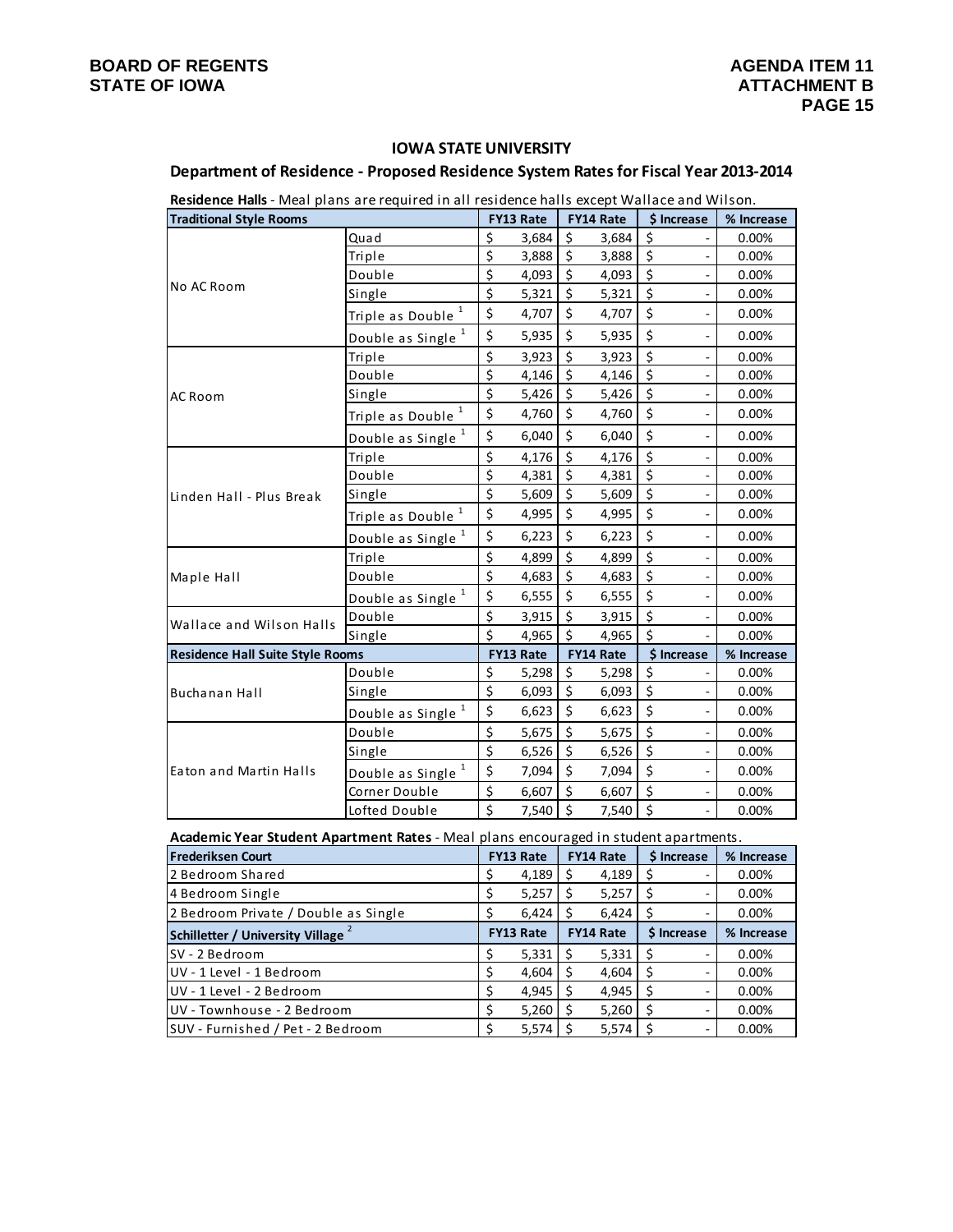only utilized when the demand for on‐campus housing exceeds the space availability. **Interim Housing Rates** ‐ Meal plan requirement is based upon room location. Interim Housing is

| <b>Interim Housing Rooms</b> |        |  | <b>FY13 Rate</b> | <b>FY14 Rate</b> | \$ Increase |   | % Increase |
|------------------------------|--------|--|------------------|------------------|-------------|---|------------|
|                              | Quad   |  | 3,684            | 3,684            |             |   | 0.00%      |
| INo AC Room                  | Triple |  | 3,888            | 3,888            |             |   | 0.00%      |
|                              | Double |  | 4,093            | 4,093            |             |   | 0.00%      |
|                              | Quad   |  | 3,710            | 3,710            |             | - | 0.00%      |
| AC Room                      | Triple |  | 3.923            | 3,923            |             |   | 0.00%      |
|                              | Double |  | 4,146            | 4,146            |             |   | 0.00%      |

encouraged in student apartments. **Summer Rates** ‐ Meal plans are required in Buchanan and Eaton halls. Meal plans are

| <b>Residence Halls</b>                  |                  | <b>FY13 Rate</b> |    | <b>FY14 Rate</b> | \$ Increase | % Increase |
|-----------------------------------------|------------------|------------------|----|------------------|-------------|------------|
|                                         | Double           | \$<br>1,041      | Ś. | 1,041            | Ś           | 0.00%      |
| Buchanan Hall <sup>3</sup>              | Single           | \$<br>1,251      | \$ | 1,251            | \$<br>۰     | 0.00%      |
|                                         | Double as Single | \$<br>1,353      | \$ | 1,353            | \$<br>۰     | 0.00%      |
|                                         | Double           | \$<br>965        | \$ | 965              | \$<br>٠     | 0.00%      |
| Eaton Hall                              | Single           | \$<br>1,206      | \$ | 1,206            | \$<br>۰     | 0.00%      |
| Double as Single                        |                  | \$<br>1,399      | \$ | 1,399            | \$<br>۰     | 0.00%      |
| <b>Frederiksen Court</b>                |                  | <b>FY13 Rate</b> |    | <b>FY14 Rate</b> | \$ Increase | % Increase |
| 2 Bedroom Shared                        |                  | \$<br>834        | \$ | 834              | \$<br>۰     | 0.00%      |
| 4 Bedroom Single                        |                  | \$<br>1,042      | \$ | 1,042            | \$<br>٠     | 0.00%      |
| 2 Bedroom Private / Double as Single    |                  | \$<br>1,251      | Ś  | 1,251            | Ś           | 0.00%      |
| <b>Schilletter / University Village</b> |                  | <b>FY13 Rate</b> |    | <b>FY14 Rate</b> | \$ Increase | % Increase |
| SV - 2 Bedroom                          |                  | \$<br>1,641      | \$ | 1,641            | \$<br>۰     | 0.00%      |
| UV - 1 Level - 1 Bedroom                |                  | \$<br>1,417      | \$ | 1,417            | \$<br>۰     | 0.00%      |
| UV - 1 Level - 2 Bedroom                |                  | \$<br>1,522      | \$ | 1,522            | \$<br>۰     | 0.00%      |
| UV - Townhouse - 2 Bedroom              |                  | \$<br>1,715      | \$ | 1,715            | \$<br>۰     | 0.00%      |
| SUV - Furnished / Pet - 2 Bedroom       |                  | \$<br>1,715      | \$ | 1,715            | Ś           | 0.00%      |

#### **Guest Apartment Daily Rates**

| <b>Schilletter Village</b>  | <b>FY13 Rate</b> | <b>FY14 Rate</b> | <b>S</b> Increase | % Increase |
|-----------------------------|------------------|------------------|-------------------|------------|
| <b>IFurnished Guest</b>     | 36               | 38               |                   | 5.56%      |
| <b>INon-Furnished Guest</b> | 26               | 28               |                   | 7.69%      |

#### **Application / Contracting Fees**

| <b>Contracting Fees</b> | <b>FY13 Rate</b> | <b>FY14 Rate</b> | \$ Increase | % Increase |
|-------------------------|------------------|------------------|-------------|------------|
| Contracting Fee         | 10 I             | 10               |             | 0.00%      |
| Housing Prepayment      | 125              | 125              | -           | 0.00%      |

1 - These options are not offered as standard. Availability is based on resident demand and space constraints.

2 - All Schilletter / University Village rates are per unit. In a two-bedroom unit occupied by two residents each resident pays one half.

3 ‐ Beginning FY12, Buchana n Hall and Frederiksen Court summer ra tes were i ncrea sed i n annual phases until the summer (3 month) rate reaches the prorated equivalent of the academic year (9 month) rate. Due to the proposed 0.0% FY14 rate increase, this equalization methodology will res ume in FY15.

4 - This fee is refundable prior to the cancellation deadline. After the cancellation deadline, this fee is non-refundable.

5 - This fee is refundable prior to the cancellation deadline. After the cancellation deadline, if a student cancels their housing contract the prepayment is forfeited. If a student remains contracted for housing, the prepayment is applied to spring room fees.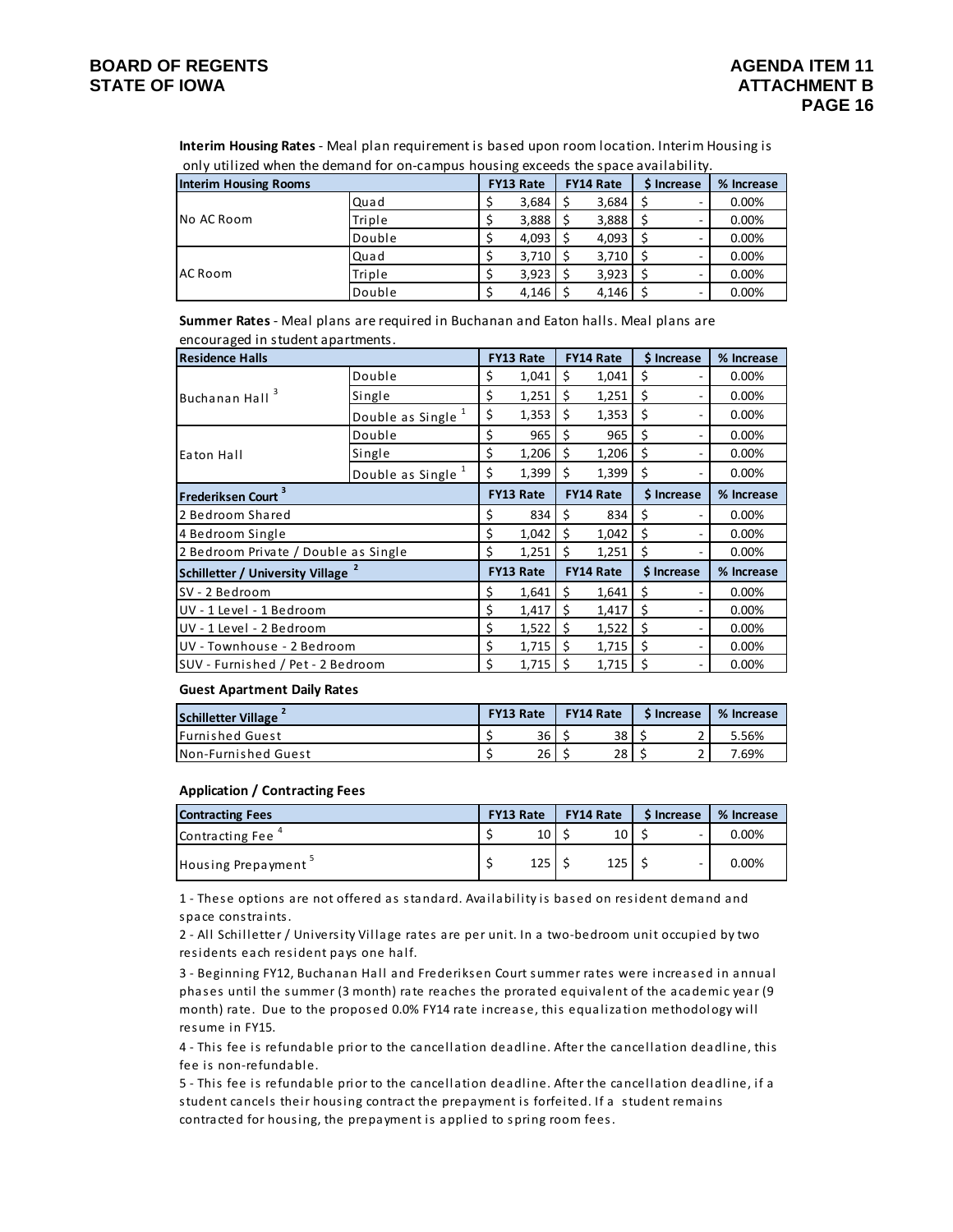# **BOARD OF REGENTS**<br> **BOARD OF REGENTS**<br> **BOARD OF IOWA**<br> **ATTACHMENT B**

### **ISU Dining Rates ‐ Proposed**

| <b>Academic Year Rates</b>                     |    |                  |     |                  |    |                   |            |
|------------------------------------------------|----|------------------|-----|------------------|----|-------------------|------------|
| <b>Semester Meal Plans</b>                     |    | <b>FY13 Rate</b> |     | <b>FY14 Rate</b> |    | <b>S</b> Increase | % Increase |
| Cyclone (304 meals and \$125 DD\$)             | Ş  | 3,989            | S   | 3,989            | \$ |                   | $0.00\%$   |
| Cardinal (275 meals and \$150 DD\$)            | \$ | 3,964            | Ś   | 3,964            | \$ | ۰                 | $0.00\%$   |
| Gold (225 meals and \$200 DD\$)                | \$ | 3,628            | \$  | 3,628            | \$ | ۰                 | 0.00%      |
| Silver (175 meals and \$250 DD\$)              | \$ | 3,549            | \$  | 3,549            | \$ |                   | $0.00\%$   |
| Bronze (125 meals and \$300 DD\$)              | \$ | 2,906            | Ŝ.  | 2,906            | \$ |                   | $0.00\%$   |
| <b>Meal Blocks</b>                             |    | <b>FY13 Rate</b> |     | <b>FY14 Rate</b> |    | \$ Increase       | % Increase |
| 25 Meal Block                                  | S  | 241              | S   | 241              | \$ |                   | $0.00\%$   |
| 50 Meal Block                                  | \$ | 477              | S   | 477              | \$ | ۰                 | $0.00\%$   |
| 75 Meal Block                                  | \$ | 707              | \$  | 707              | \$ | ۰                 | 0.00%      |
| 100 Meal Block                                 | Ś  | 933              | \$  | 933              | Ś. |                   | 0.00%      |
| Dining Dollar\$ - rates listed are per dollar. |    | <b>FY13 Rate</b> |     | <b>FY14 Rate</b> |    | \$ Increase       | % Increase |
| \$10-\$190 Dining Dollars (Face Value)         | \$ | 1.00             | \$  | 1.00             | \$ |                   | $0.00\%$   |
| \$200-390 Dining Dollars (5.00% discount)      | \$ | 0.95             | \$  | 0.95             | \$ |                   | $0.00\%$   |
| \$400-590 Dining Dollars (7.50% discount)      | \$ | 0.93             | \$. | 0.93             | Ś  |                   | $0.00\%$   |
| \$600 Plus Dining Dollars (10.00% discount)    | Ś  | 0.90             | S   | 0.90             | Ś  |                   | 0.00%      |

#### **Summer Rates**

| <b>Meal Blocks</b>                        | <b>FY13 Rate</b> | <b>FY14 Rate</b> | \$ Increase | % Increase |
|-------------------------------------------|------------------|------------------|-------------|------------|
| 25 Meal Block                             | 241              | 241              |             | 0.00%      |
| 50 Meal Block                             | 477              | 477              | S           | 0.00%      |
| 175 Meal Block                            | 707              | 707              | S           | 0.00%      |
| 100 Meal Block                            | 933 L            | 933              |             | 0.00%      |
|                                           |                  |                  |             |            |
| Dining Dollar\$ Range                     | <b>FY13 Rate</b> | <b>FY14 Rate</b> | \$ Increase | % Increase |
| \$10-\$190 Dining Dollars (Face Value)    | $1.00$   \$      | 1.00             | S           | 0.00%      |
| \$200-390 Dining Dollars (5.00% discount) | $0.95$ S         | 0.95             |             | 0.00%      |
| \$400-590 Dining Dollars (7.50% discount) | $0.93$ S         | 0.93             |             | 0.00%      |

#### **Dining Center Door Rate**

|                  | <b>FY13 Rate</b> | <b>FY14 Rate</b> |   | <b>S</b> Increase | % Increase |
|------------------|------------------|------------------|---|-------------------|------------|
| <b>Breakfast</b> | 8.50             | 8.50             |   | -                 | $0.00\%$   |
| Lunch / Dinner   | 10.50            | 10.50            | ٠ | -                 | $0.00\%$   |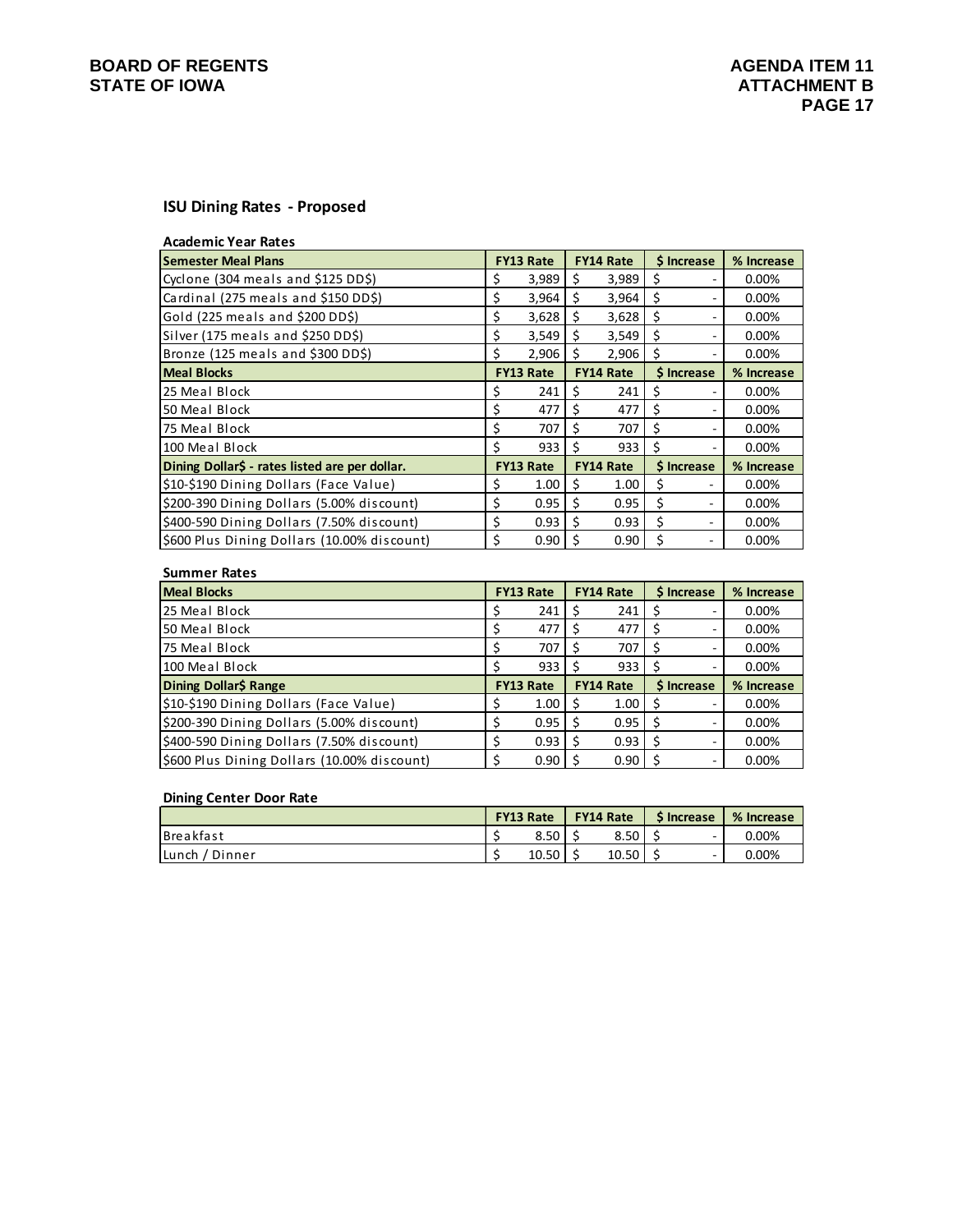### **UNIVERSITY OF NORTHERN IOWA DEPARTMENT OF RESIDENCE**

Phase 1 of the Panther Village construction project is complete and provided housing for 204 students for the Fall 2012 semester. The facility includes a mix of two and four-person apartments with single occupancy bedrooms, in addition to single occupant studio apartments for physically disabled students. Phase 2a of the project will provide an additional 246 beds beginning in Fall 2013. The impact of these projects is included in the five-year plan and the preliminary FY 2014 budget.

The Redeker Expansion project is also scheduled to be complete by Fall 2013. The project includes additional seating capacity for the Piazza Dining Center, and expanded convenience store, two new student lounges, and additional space for production and storage in the centralized bakery and commissary.

Five–Year Plan – page 20

- The Department of Residence's (DOR) occupancy ratio has increased from 78.7% in FY 2005 to 93.8% in FY 2012. Overall occupancy in FY 2013 has declined to 89.1% largely due to the enrollment decrease in the current year. The University expects enrollment to gradually increase to pre-2012 levels over the next five years. Total capacity in the DOR is expected to increase in FY 2014 by 246 beds from the new Panther Village Apartments and remain level though FY 2018. While the number of occupants is expected to increase next year, the occupancy ratio is expected to decline to 86.4% in FY 2014 due to the additional beds. Occupancy is then projected to gradually increase to 90+% by FY 2018.
- The DOR has taken several steps to increase retention and improve occupancy ratios including offering popular super singles in all residence halls, changing Hagemann Hall from all women to the more popular coed housing, adding academic Living Learning Communities, and doubling the capacity of the popular Springboard housing for new freshman. The Department has also reserved additional spaces in "communities" for transfer students who normally contract later than traditional new students. Panther Village is expected to be at full capacity and is attractive to returning students previously residing off-campus.
- The University plans to spend approximately \$18.5 million from reserves from FY 2014 through FY 2018 on capital improvements and fire/life safety projects. After several years of planned increases in reserve balances, they are projected to decline from the FY 2013 estimate of \$4.2 million to \$2.4 million by the end of FY 2017 as capital projects are completed. Primary planned capital improvement projects include new windows for Noehren Hall, tuckpointing for Hageman Hall, and the remodeling of residence hall bathrooms. Funds will be committed as revenue is earned and adjustments will be made to the planned projects as necessary to maintain adequate reserves and a favorable debt coverage ratio.
- Continued progress has been made on sprinkler installations of the residence halls. Fire sprinklers were installed during the summers in Hagemann Hall (2008), Dancer Hall (2009), Bender Hall (2010), and Shull Hall (2011). The project in Rider Hall was completed last summer. The five-year plan includes completion of sprinkling the remaining three residence halls by FY 2016.

### FY 2014 Preliminary Budget – page 21

 The preliminary FY 2014 budget includes incremental revenue of \$1.9 million, primarily from additional contract revenue, when compared to FY 2013 estimates. The contract revenue increase results from the proposed rate increase, an expected increase of 79 occupants in FY 2014 due to projected higher freshmen enrollment and capture rates of transfer and upper class students. The Department will offer super singles in all residence halls which will aid in retention and provide additional income for the system. Other income is expected to increase slightly from additional retail sales and catering revenue.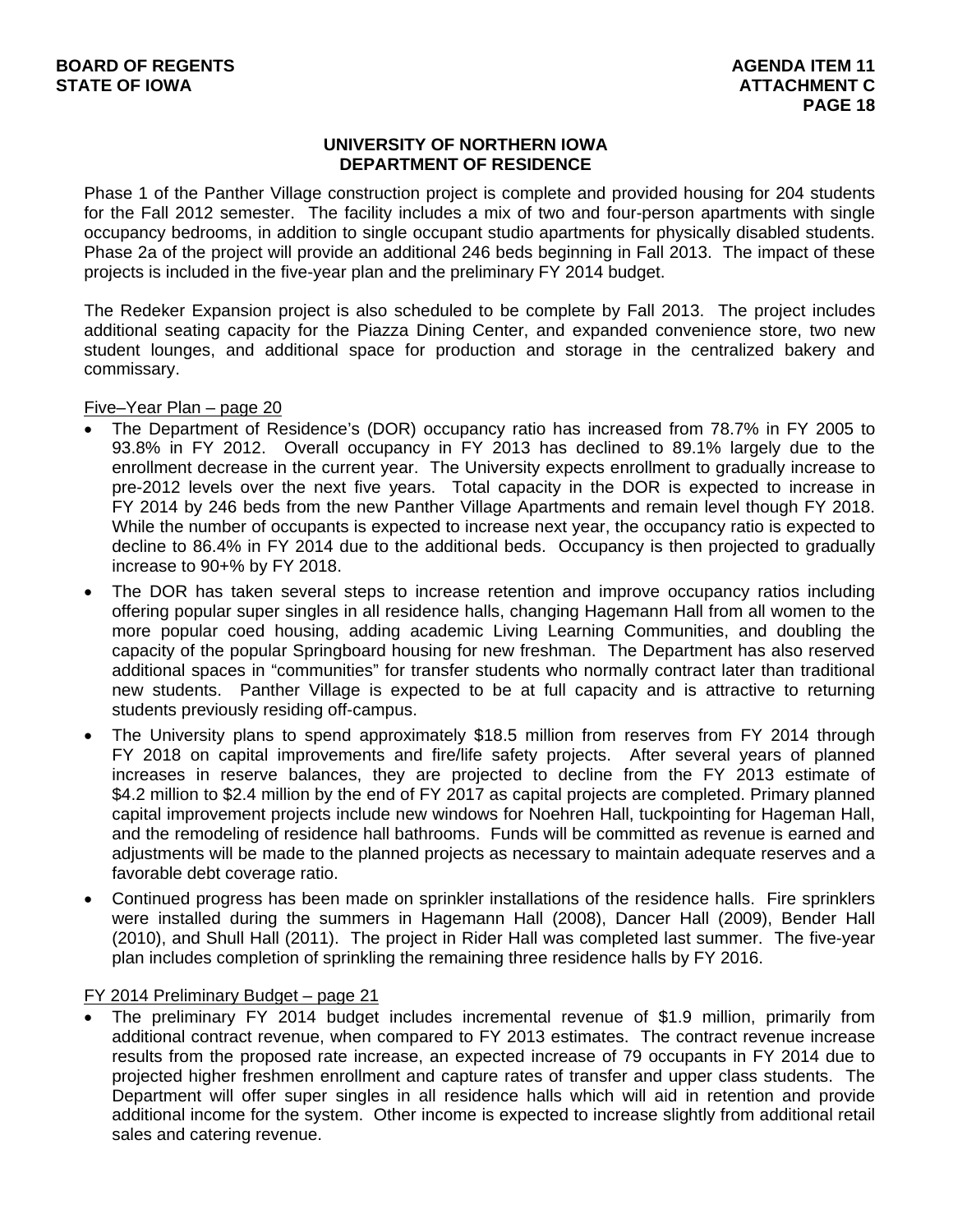### **BOARD OF REGENTS AGENERY AGENERY AGENERY AGENERY AGENERY AGENERY AGENERY AGENERY AGENERY AGENERY AGENERY AGENERY STATE OF IOWA ATTACHMENT C**  $\blacksquare$

- Expense reduction plans included in the FY 2014 budget include the elimination of two P&S positions, a reorganization of the residence life area resulting in salary reductions, and a decrease in student labor.
- The preliminary budget for FY 2014 projects net revenues of \$10.8 million, up \$0.4 million from FY 2013 estimates. Debt service coverage is projected at 160%, which exceeds the required 135% established by bond covenants.
- The DOR will offer new semester block meal plans beginning in FY 2014 and eliminate the weekly plans. Two community plans are proposed for incoming freshmen, the Gold Plan and Purple Plan, both allowing unlimited access to the dining center along with \$250 and \$50 Dining Dollars respectively per semester. In addition, two new block plans are available to returning students, the Panther Block Plan (200 meals plus \$250 Dining Dollars per semester) and the Basic Block Plan (160 meals).
- All proposed FY 2014 room and board rates are provided beginning on page 22. While the rate increase is contingent on the meal plan selected, a double room with the Purple Plan is 2.9% higher than the FY 2013 double room with the Any 19 meal plan. After several years with no changes in rates, a 2.0% increase is recommended for Hillside-Jennings University Apartments.
- The University's Two-Year Advantage Plan allows students to commit to a two-year contract which keeps room and board rates at the same level for both years. Slightly more than half of the residents participate in the Plan. Students in the second year of the Two-Year Advantage Plan will pay an equivalent rate for an equivalent level of access.
- The residence hall activity fee (\$20) pays for programming and activities in the residence halls. There is no proposed increase in the activity fee for FY 2014; it is listed separately on the proposed rate schedule.
- The Department of Residence currently charges students new to the Residence System a one-time \$25 nonrefundable application fee. There is no proposed change to the application fee.
- The outstanding bond principal was \$67.0 million as of June 30, 2012. The annual debt service included in the FY 2014 preliminary budget is \$6.8 million.

### Living Learning Communities

Currently, the UNI Department of Residence houses 40 students in an academic LLC for honors students and 250 students in Springboard houses (strictly for freshmen). Upper class communities in several halls include approximately 600 students. UNI is also more than doubling the number of non-academic Living Learning Communities available to students for Fall 2013. In addition to expanding the Springboard (freshmen only) and upper class (sophomores, juniors and seniors) learning communities, LLCs for wellness, transfer students, and second-year students are being added to current options. Students in these communities benefit from programming that is specific to their area of interest or age. These additions are expected to bring the benefits of LLCs to approximately 1,700 students -- more than 40 percent of students living on campus.

Beginning this fall, first-year students majoring in business, elementary education, or music will be invited to join communities where they share at least one class in their major and have the experience of living with students who have similar academic goals.

More information on living learning communities at the University of Northern Iowa is available at http://www.uni.edu/dor/housing/new-fall-2013-living-learning-communities.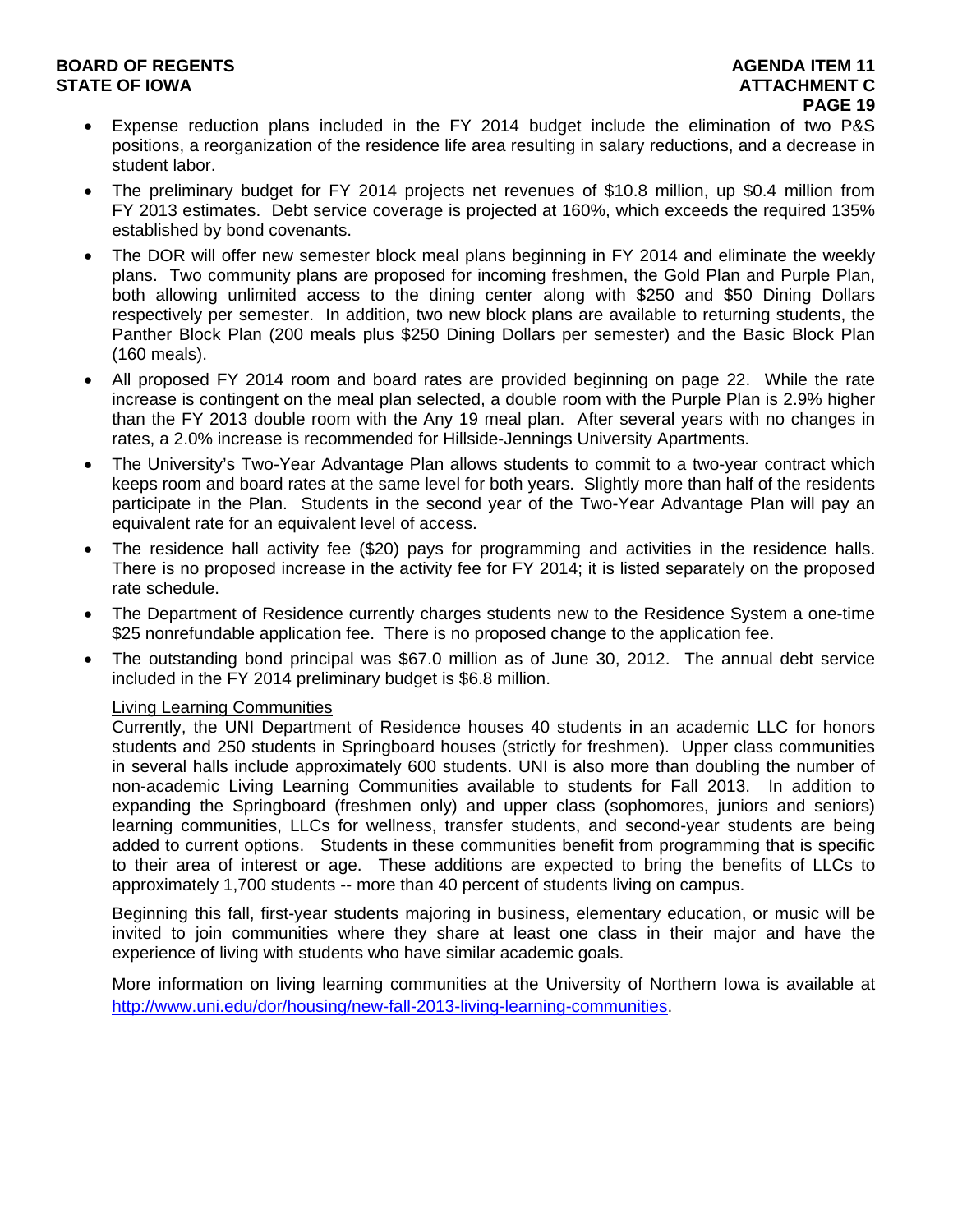# **BOARD OF REGENTS**<br> **BOARD OF REGENTS**<br> **BOARD OF IOWA**<br> **ATTACHMENT C**

### **University of Northern Iowa's Five Year Plan Summary Department of Residence**

(Dollars in Thousands)

|                                               | Actual       | Estimated    | Proposed     |              | <b>Constant Dollars</b> |              |              |
|-----------------------------------------------|--------------|--------------|--------------|--------------|-------------------------|--------------|--------------|
|                                               | FY 12        | FY 13        | FY 14        | FY 15        | <b>FY 16</b>            | FY 17        | FY 18        |
| 1 - ENROLLMENT & OCCUPANCY                    |              |              |              |              |                         |              |              |
| (a) Fall Enrollment Head Count                | 13,168       | 12,273       | 12,280       | 12,409       | 12,496                  | 12,650       | 12,657       |
| <b>Residence Hall Housing</b>                 |              |              |              |              |                         |              |              |
| (b) Current Operating Capacity (# of beds)    | 4,334        | 4,153        | 4,153        | 4,153        | 4,153                   | 4,153        | 4,153        |
| (c) Occupancy (permanent beds)                | 4,060        | 3,626        | 3,485        | 3,554        | 3,589                   | 3,642        | 3,645        |
| (d) Occupancy Ratio                           | 93.7%        | 87.3%        | 83.9%        | 85.6%        | 86.4%                   | 87.7%        | 87.8%        |
| <b>Apartment Housing</b>                      |              |              |              |              |                         |              |              |
| (e) Current Operating Capacity                | 595          | 799          | 1,045        | 1,045        | 1,045                   | 1,045        | 1,045        |
| (f) Occupancy                                 | 565          | 787          | 1,007        | 1,020        | 1,045                   | 1,045        | 1,045        |
| (g) Occupancy Ratio                           | 95.0%        | 98.5%        | 96.4%        | 97.6%        | 100.0%                  | 100.0%       | 100.0%       |
| <b>2 - CAPITAL IMPROVEMENTS &amp; REPAIRS</b> |              |              |              |              |                         |              |              |
| (a) Improvements from Bond Proceeds           | \$<br>24,300 | \$<br>18,140 | \$<br>2,790  | \$           | \$                      | \$           | \$           |
| (b) Improvements from Voluntary Reserves      | 2,557        | 3,350        | 3,500        | 3,750        | 3,750                   | 3,750        | 3,750        |
| (c) Repairs from Current Revenues             | 1,919        | 1,900        | 1,900        | 1,900        | 1,900                   | 1,900        | 1,900        |
| (d) Gross Square Feet Maintained (000's)      | 1,424        | 1,419        | 1,534        | 1,534        | 1,534                   | 1,534        | 1,534        |
| 3 - OPERATING REVENUES & EXPENDITURES         |              |              |              |              |                         |              |              |
| (a) Total Revenues                            | \$<br>38,562 | \$<br>36,520 | \$<br>38,257 | \$<br>38,545 | \$<br>38,806            | \$<br>39,201 | \$<br>39,223 |
| (b) Less Expenditures (Excluding Univ O.H.)   | 25,826       | 27,004       | 27,460       | 28,009       | 28,569                  | 29,141       | 29,724       |
| (c) Net Operating Revenues                    | 12,736       | 9,516        | 10,797       | 10,536       | 10,237                  | 10,060       | 9,499        |
| (d) Less Mandatory Transfers                  | 330          | 330          | 330          | 330          | 330                     | 330          | 330          |
| (e) Less Debt Service                         | 4,839        | 4,959        | 6,769        | 6,750        | 6,748                   | 6,738        | 6,739        |
| (f) Net to Voluntary Reserves                 | \$<br>7,567  | \$<br>4,227  | \$<br>3,698  | \$<br>3,456  | \$<br>3,159             | \$<br>2,992  | \$<br>2,430  |
| 4 - VOLUNTARY (UNRESTRICTED) RESERVES         |              |              |              |              |                         |              |              |
| (a) Beginning Balance                         | \$<br>7,115  | \$<br>8,380  | \$<br>5,021  | \$<br>4,278  | \$<br>4,314             | \$<br>4,303  | \$<br>4,125  |
| (b) Add Mandatory Transfers from (3d)         | 330          | 330          | 330          | 330          | 330                     | 330          | 330          |
| (c) Add Net to Voluntary Reserves from (3f)   | 7,567        | 4,227        | 3,698        | 3,456        | 3,159                   | 2,992        | 2,430        |
| (d) Less Improvements (2b) & Other Costs      | 6,632        | 7,916        | 4,771        | 3,750        | 3,500                   | 3,500        | 3,000        |
| (e) Year-End Balance                          | \$<br>8,380  | \$<br>5,021  | \$<br>4,278  | \$<br>4,314  | \$<br>4,303             | \$<br>4,125  | \$<br>3,885  |
|                                               |              |              |              |              |                         |              |              |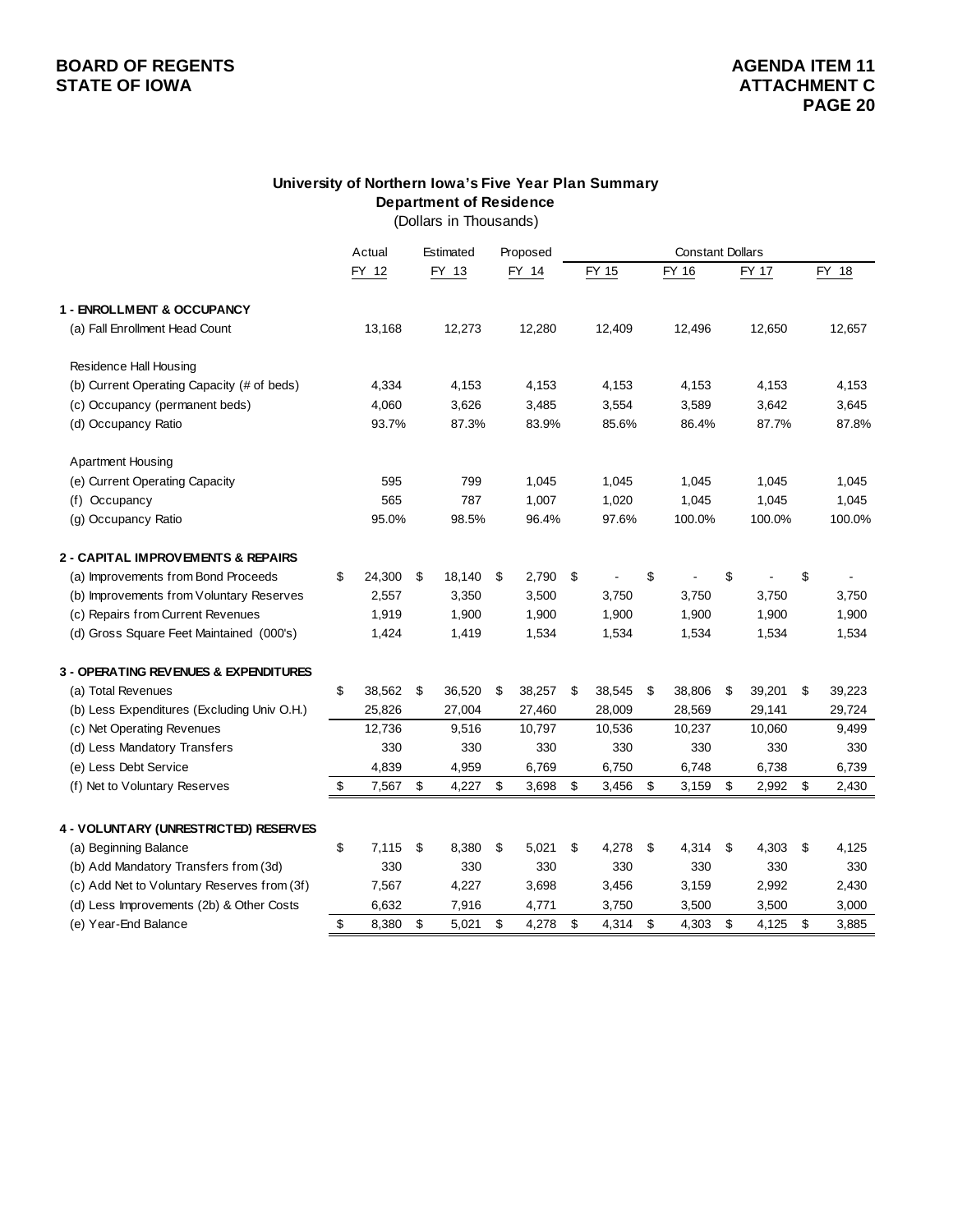# **BOARD OF REGENTS**<br> **BOARD OF REGENTS**<br> **BOARD OF IOWA**<br> **ATTACHMENT C**

### **University of Northern Iowa Residence System Preliminary Budget 2013-14**

|                                              |                  | Approved         |                  | Proposed         |
|----------------------------------------------|------------------|------------------|------------------|------------------|
|                                              | Actual           | <b>Budget</b>    | <b>Estimates</b> | <b>Budget</b>    |
|                                              | 2011-12          | 2012-13          | 2012-13          | 2013-14          |
| <b>OPERATIONS</b>                            |                  |                  |                  |                  |
| Revenues                                     | \$<br>38,511,518 | \$<br>36,519,545 | \$<br>36,395,968 | \$<br>38,257,244 |
| <b>Expenditures for Operations</b>           | 25,809,119       | 27,004,497       | 26,019,926       | 27,460,026       |
| Net Revenues                                 | 12,702,399       | 9,515,048        | 10,376,042       | 10,797,218       |
| % of Revenues                                | 33.0%            | 26.1%            | 28.5%            | 28.2%            |
| Debt Service (due July 1)                    | 4,839,001        | 4,959,380        | 4,959,380        | 6,769,415        |
| <b>Mandatory Transfers</b>                   | 330,000          | 330,000          | 330,000          | 330,000          |
| Net After Debt Service & Mandatory Transfers | \$<br>7,533,398  | \$<br>4,225,668  | \$<br>5,086,662  | \$<br>3,697,803  |
| % of Revenues                                | 19.6%            | 11.6%            | 14.0%            | 9.7%             |
| Debt Service Coverage Ratio                  | 263%             | 192%             | 209%             | 160%             |
| University Overhead Payment                  | \$<br>695,011    | \$<br>675,112    | \$<br>650,498    | \$<br>686,501    |
| <b>FUND BALANCES (June 30)</b>               |                  |                  |                  |                  |
| Improvement Fund                             | \$<br>4,161,099  | \$<br>3,603,222  | \$<br>3,725,000  | \$<br>3,012,000  |
| <b>System Fund</b>                           | 7,765,364        | 1,166,444        | 5,021,000        | 4,278,000        |
| Subtotal--Voluntary Reserves                 | 11,926,463       | 4,769,666        | 8,746,000        | 7,290,000        |
| Sinking Fund                                 | 38,765           |                  |                  |                  |
| <b>Bond Reserve Fund</b>                     | 6,115,950        | 6,979,924        | 6,115,950        | 6,115,950        |
| <b>Bond Construction Fund</b>                | 11,798,900       |                  | 3,000,000        |                  |
| Subtotal--Mandatory Reserves                 | 17,953,615       | 6,979,924        | 9,115,950        | 6,115,950        |
| <b>Total Fund Balances (June 30)</b>         | \$<br>29,880,078 | \$<br>11,749,590 | \$<br>17,861,950 | \$<br>13,405,950 |
| <b>REVENUES AND EXPENDITURES DETAIL</b>      |                  |                  |                  |                  |
| <b>Revenues</b>                              |                  |                  |                  |                  |
| Contracts                                    | \$<br>32,556,395 | \$<br>30,464,173 | \$<br>30,345,968 | \$<br>32,072,357 |
| <b>Interest</b>                              | 566,880          | 200,000          | 200,000          | 200,000          |
| Other Income                                 | 5,388,243        | 5,855,372        | 5,850,000        | 5,984,887        |
| <b>Total Revenues</b>                        | \$<br>38,511,518 | \$<br>36,519,545 | \$<br>36,395,968 | \$<br>38,257,244 |
| <b>Expenditures for Operations</b>           |                  |                  |                  |                  |
| Salaries, Wages & Benefits                   | \$<br>14,529,648 | \$<br>14,997,087 | \$<br>14,412,556 | \$<br>14,654,788 |
| Cost of Food or Goods Sold                   | 4,886,130        | 4,813,355        | 4,750,000        | 4,907,332        |
| Other Operating Expense                      | 2,474,686        | 2,990,370        | 2,990,370        | 3,353,706        |
| <b>Utilities</b>                             | 2,037,983        | 2,338,743        | 2,117,000        | 2,653,200        |
| Repairs & Maintenance                        | 1,880,672        | 1,864,942        | 1,750,000        | 1,891,000        |
| <b>Total Expenditures</b>                    | \$<br>25,809,119 | \$<br>27,004,497 | \$<br>26,019,926 | \$<br>27,460,026 |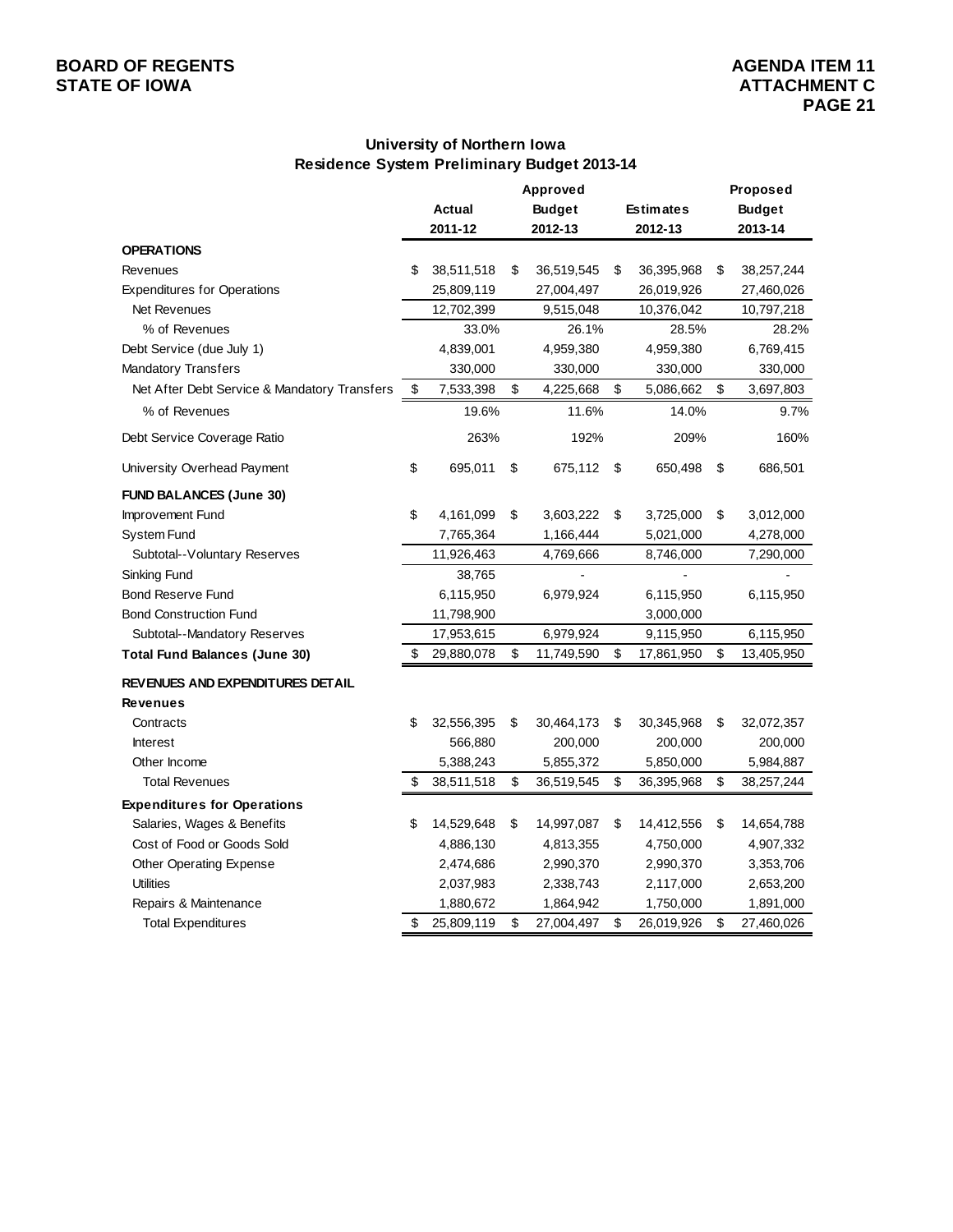#### **UNIVERSITY OF NORTHERN IOWA PROPOSED RESIDENCE RATES ACADEMIC YEAR 2013‐14**

|                                                           | <b>Room and Board Combined</b> |                   |          |          |
|-----------------------------------------------------------|--------------------------------|-------------------|----------|----------|
|                                                           | 2012-13                        | 2013-14           | \$       | %        |
| Residence Halls - Academic Year                           | Rate                           | Proposed rate (a) | Increase | Increase |
| Double Room w/meal plan                                   |                                |                   |          |          |
| Gold Plan (Unlimited access \$250 DD per semester) (b)    | <b>NA</b>                      | \$8,170           |          |          |
| Purple Plan (Unlimited access \$50 DD per semester)* (b)  | <b>NA</b>                      | \$7,820           |          |          |
| Panther Block (200 meals and \$250 DD per semester)       | <b>NA</b>                      | \$7,970           |          |          |
| Basic Block (160 meals per semester)                      | <b>NA</b>                      | \$6,930           |          |          |
| Premium Plan                                              | \$8,599                        | <b>NA</b>         |          |          |
| Any 19 - Full Board (\$50 DD per semester)*               | \$7,597                        | <b>NA</b>         |          |          |
| 19 Plus                                                   | \$7,925                        | <b>NA</b>         |          |          |
| 14 Plus                                                   | \$7,872                        | <b>NA</b>         |          |          |
| Any 14                                                    | \$7,544                        | <b>NA</b>         |          |          |
| Any 150                                                   | \$7,208                        | <b>NA</b>         |          |          |
| 150 Basic                                                 | \$6,607                        | <b>NA</b>         |          |          |
| Any 125                                                   | \$6,481                        | <b>NA</b>         |          |          |
| 10 Plus                                                   | \$7,061                        | <b>NA</b>         |          |          |
| Any 10                                                    | \$6,932                        | <b>NA</b>         |          |          |
| *Standard double room with full board                     |                                |                   |          |          |
| Single room additional charge                             | \$825                          | \$825             | \$0      | 0%       |
| Double room contracted as a single room additional charge | \$1,200                        | \$1,200           | \$0      | 0%       |
| Lawther suite additional charge                           | \$300                          | \$300             | \$0      | 0%       |

(a) Students participating in the 2-Year Advantage Plan will continue to pay 2012-13 rates. The Purple Plan 2 year rate is equal to the Any 14 Meal Plan. The Block Plan uses the current Any 150 block plan per meal rate. *(b) Plans available to freshmen.*

| Overflow housing credit                                            | \$50 plus \$25 for each week beginning the third week |         |            |                          |  |
|--------------------------------------------------------------------|-------------------------------------------------------|---------|------------|--------------------------|--|
| Residence Hall activity fee                                        | \$20                                                  | \$20    | \$0        | 0%                       |  |
| Per day early arrival                                              | \$30                                                  | \$30    | \$0        | 0%                       |  |
| <b>Application Fee</b>                                             | \$25                                                  | \$25    | \$0        | 0%                       |  |
| <b>ROTH (Room only option)</b>                                     |                                                       |         |            |                          |  |
| 8 Person Suite Double                                              | \$3,280                                               | \$3,374 | \$94       | 2.9%                     |  |
| 8 Person Suite Single                                              | \$4,540                                               | \$4,670 | \$130      | 2.9%                     |  |
| 6 Person Apt. Double                                               | \$3,863                                               | \$3,974 | \$111      | 2.9%                     |  |
| 6 Person Apt. Single                                               | \$5,405                                               | \$5,560 | \$155      | 2.9%                     |  |
| 4 Person Apt. Double                                               | \$3,863                                               | \$3,974 | \$111      | 2.9%                     |  |
| 4 Person Apt. Single                                               | \$5,405                                               | \$5,560 | \$155      | 2.9%                     |  |
| 2 Person Apt. Double                                               | \$4,743                                               | \$4,880 | \$137      | 2.9%                     |  |
| 2 Person Apt. Single                                               | \$6,271                                               | \$6,450 | \$179      | 2.9%                     |  |
| Panther Village (Room only option)                                 |                                                       |         |            |                          |  |
| 4 Person Bedroom                                                   | \$5,940                                               | \$6,112 | \$172      | 2.9%                     |  |
| 2 Person Bedroom                                                   | \$6,540                                               | \$6,730 | \$190      | 2.9%                     |  |
| Studio                                                             | \$7,140                                               | \$7,346 | \$206      | 2.9%                     |  |
| Panther Village, ROTH, Hillside-Jennings and Off-Campus Meal Plans |                                                       |         |            |                          |  |
| Gold Plan (Unlimited access \$250 DD per semester)                 | <b>NA</b>                                             | \$4,360 | <b>New</b> |                          |  |
| Purple Plan (Unlimited access \$50 DD per semester)                | <b>NA</b>                                             | \$4,010 | <b>New</b> |                          |  |
| Panther Block (200 meals and \$250 DD per semester)                | <b>NA</b>                                             | \$4,160 | <b>New</b> | $\overline{\phantom{0}}$ |  |
| Basic Block (160 meals per semester)                               | <b>NA</b>                                             | \$3,120 | New        |                          |  |
| Any 5                                                              | \$1,658                                               | \$1,706 | \$48       | 2.9%                     |  |
| Any 100 Meal Deal                                                  | \$904                                                 | \$930   | \$26       | 2.9%                     |  |
| Any 60 Meal Deal                                                   | \$554                                                 | \$570   | \$16       | 2.9%                     |  |
| Any 20 Meal Deal                                                   | \$188                                                 | \$194   | \$6        | 2.9%                     |  |
|                                                                    |                                                       |         |            |                          |  |